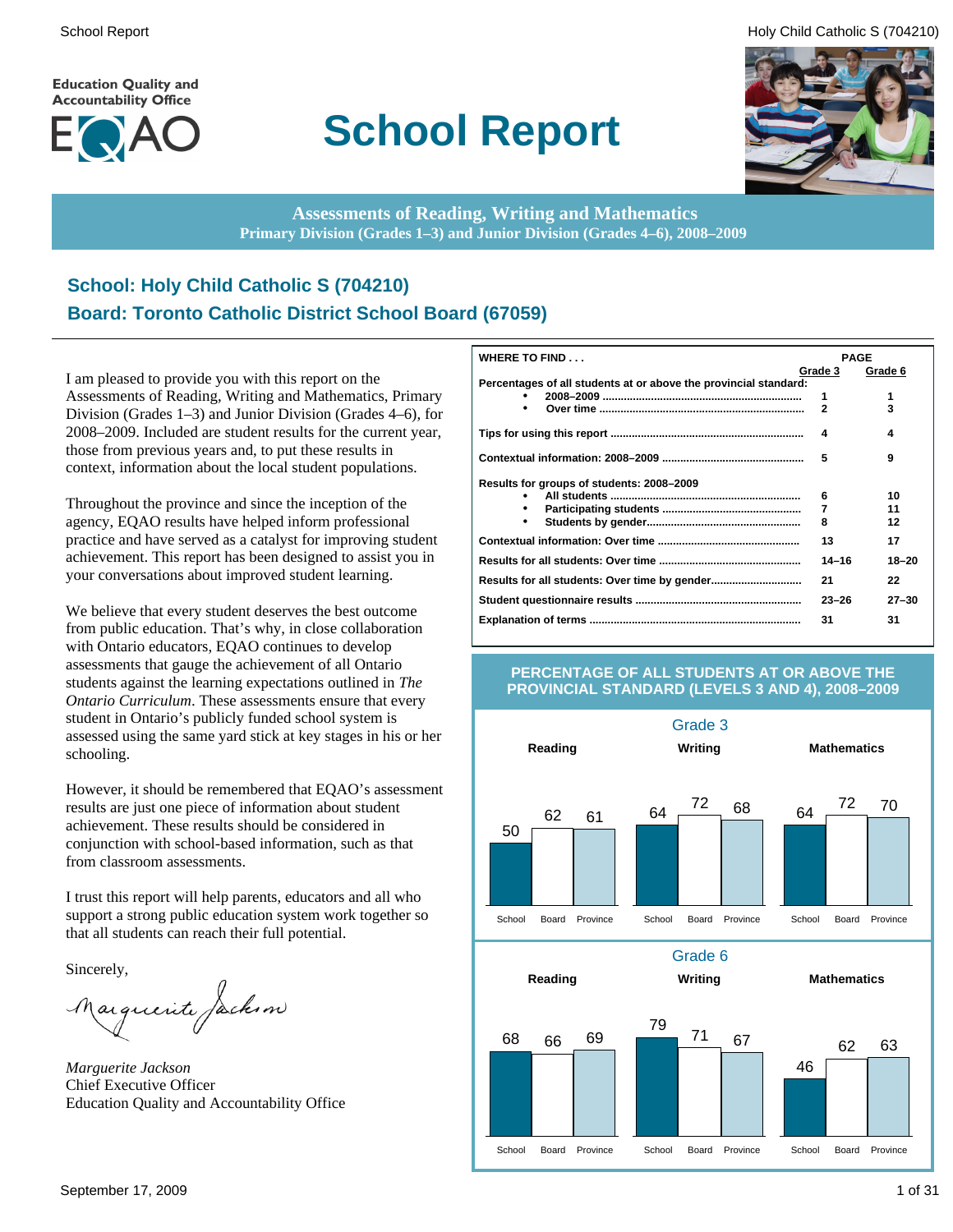#### **RESULTS FOR ALL STUDENTS AT OR ABOVE THE PROVINCIAL STANDARD (LEVELS 3 AND 4) OVER TIME**

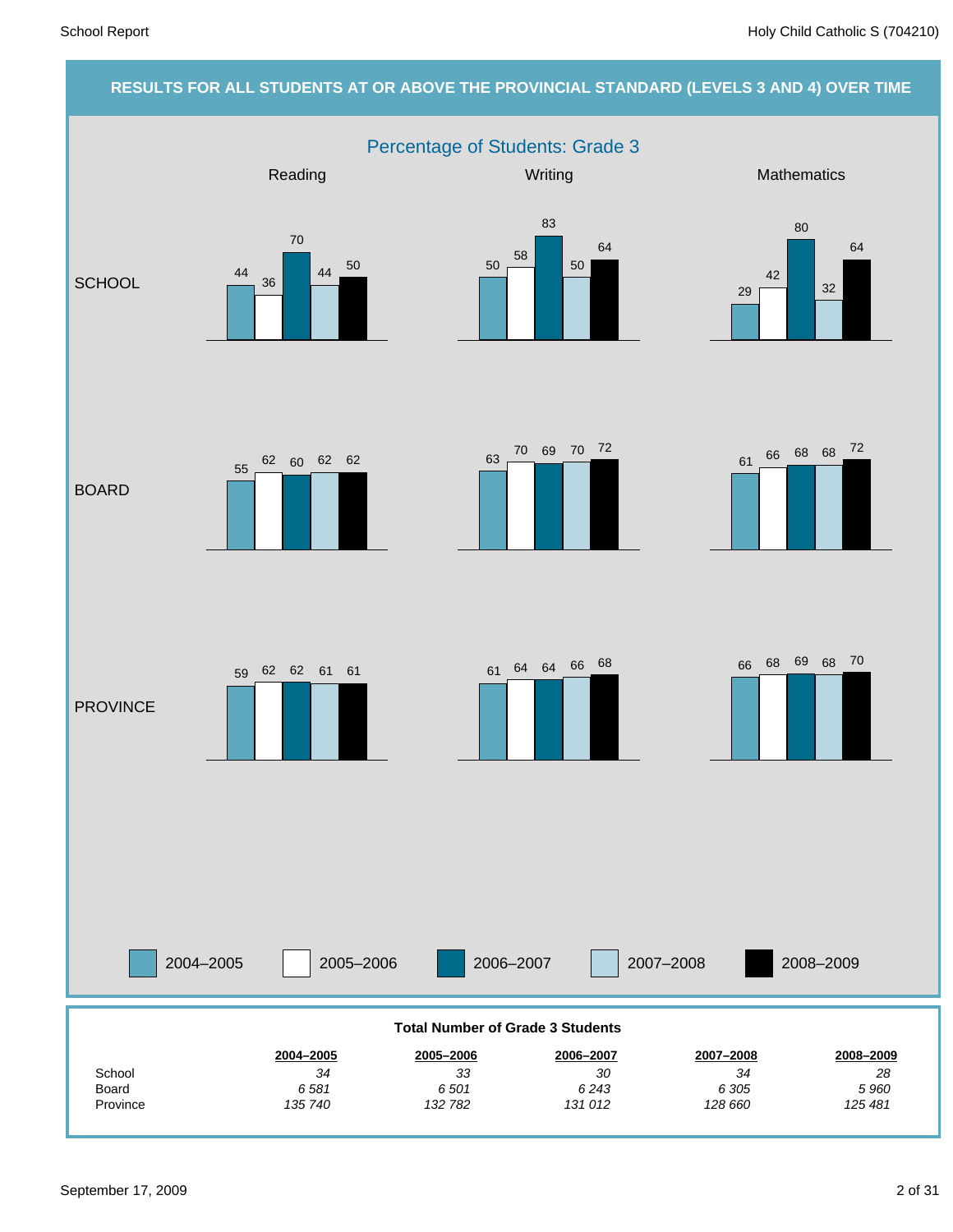#### **RESULTS FOR ALL STUDENTS AT OR ABOVE THE PROVINCIAL STANDARD (LEVELS 3 AND 4) OVER TIME** Percentage of Students: Grade 6 2004–2005 2005–2006 2006-2007 2007-2008 Reading Network Control Control Control Control Control Control Control Control Control Control Control Control Control Control Control Control Control Control Control Control Control Control Control Control Control Contro **SCHOOL** BOARD **PROVINCE** 2008-2009 *136 076 6 756 28* **2008–2009** *140 420 6 702 37* **2007–2008** *145 901 7 061 42* **2006–2007** *146 711 7 029 37* **2005–2006** *143 421 6 858 51* **2004–2005** Province Board **School Total Number of Grade 6 Students**  $\frac{55}{49}$ 67 57 68 <sup>39</sup> <sup>46</sup> 76 78 79 29 43 <sup>64</sup> <sup>59</sup> 46  $58 \begin{array}{|l|} \hline \phantom{1}65 \end{array} \begin{array}{|l|} 64 \end{array} \begin{array}{|l|} \hline \phantom{1}69 \end{array} \begin{array}{|l|} \hline \phantom{1}71 \end{array}$ <sup>58</sup> <sup>61</sup> <sup>63</sup> <sup>64</sup> <sup>66</sup> 63 64 64 66 <sup>69</sup> 59 61 61 <sup>67</sup> 67 60 61 59 61 63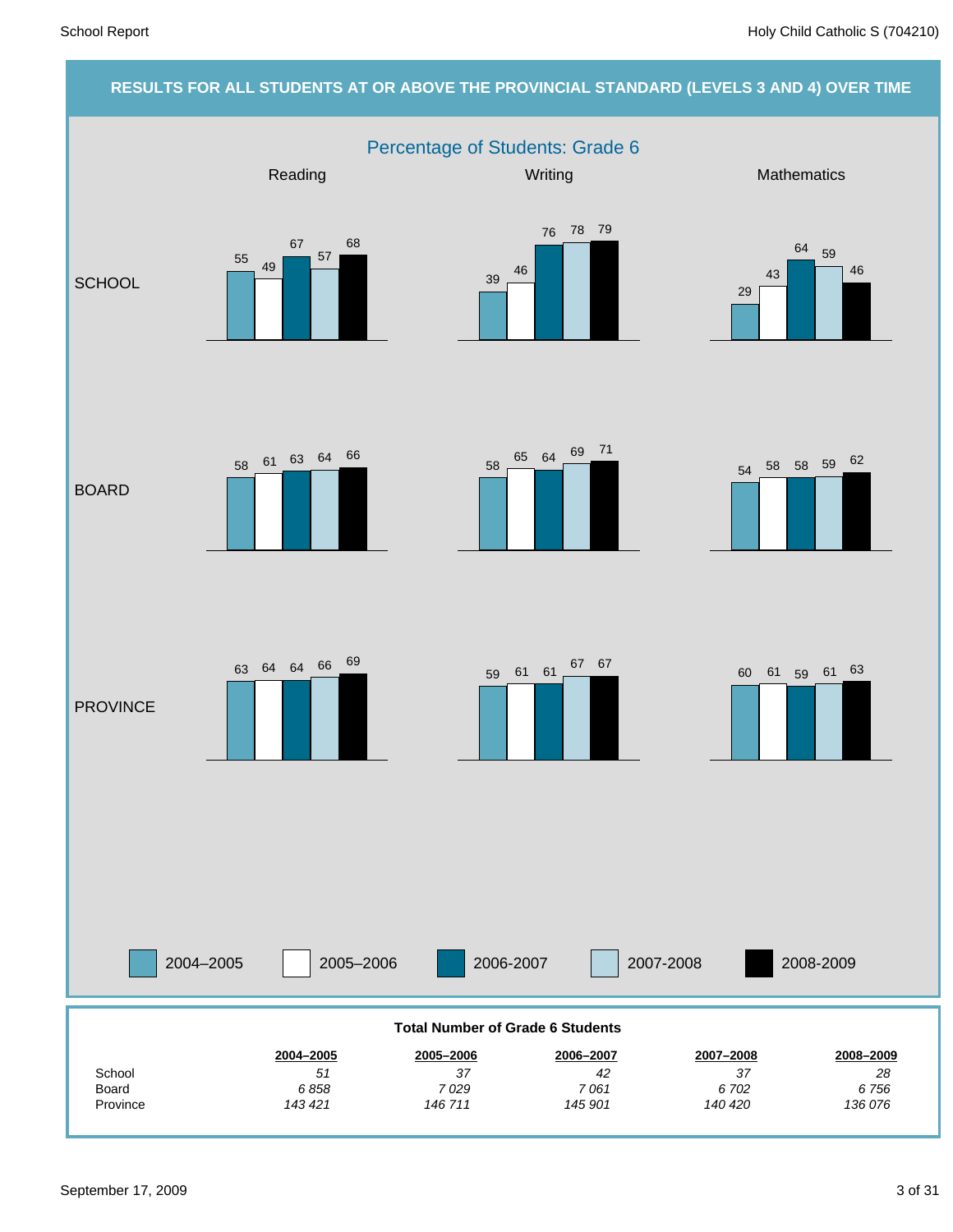Each school or board is unique. To appreciate the distinctive character of a school or board, look at the contextual information to understand the features and characteristics of the community it serves.

#### $C<sub>3</sub>$

Every assessment captures the performance of students at one point in time each year. Consider the results along with other information about students' achievement in reading, writing and mathematics.

#### $\alpha$

Exercise caution when interpreting results for small schools or boards. Results may vary considerably from year to year, and differences may look exaggerated. For example, in a school of 20 students, a difference of 10% represents only two students.

#### $C<sub>3</sub>$

Trends may be difficult to identify or to interpret. This is especially true in small schools or boards, or in schools where there is a high turnover in the student population.

#### $C<sub>3</sub>$

EQAO values students' privacy. Results are not reported publicly for schools where fewer than 15 students participated, because it might be possible to identify individual students.

### **TIPS ABOUT THIS SCHOOL OR BOARD REPORT**

This report shows how well students have met curriculum expectations to the end of the Primary Division and the end of the Junior Division. Students complete a set of test booklets that allow them to show what they have learned in reading, writing and mathematics. The assessments are based on *The Ontario Curriculum.*

#### **This report includes**

- $\bullet$  results for this year
- a comparison of results over the past four years to aid in monitoring improvement
- $\bullet$  information about the characteristics of the students who participated
- summary graphs showing the percentage of students achieving the provincial standard in reading, writing and mathematics
- detailed tables and graphs showing results for all levels of achievement, results for gender and participation information
- student questionnaire results
- an explanation of all terms used in this report.

#### **HOW TO USE THIS REPORT**

- ¨ Examine the contextual information to understand the similarities and differences between the school, the board and the province; the board and the province. Consider the challenges that any differences might present.
- Examine the results for reading, writing and mathematics.
	- Are these results consistent with what you would expect?
	- · How do the school results compare to the board and the province; the board results compare to the province?
	- · How do these results compare over time?
	- What influence might students' attitudes have on student performance (refer to the questionnaire results)?
- Speak to school or board staff about the goals for school improvement related to reading, writing and mathematics.

The Education Quality and Accountability Office is an independent agency that gathers information about student achievement through province-wide assessments. Each year, all Grade 3 and Grade 6 students across Ontario take part in these assessments of reading, writing and mathematics. Individual results are reported to students and to parents and guardians. School, board and provincial results are released publicly.

Learn more about us at www.eqao.com.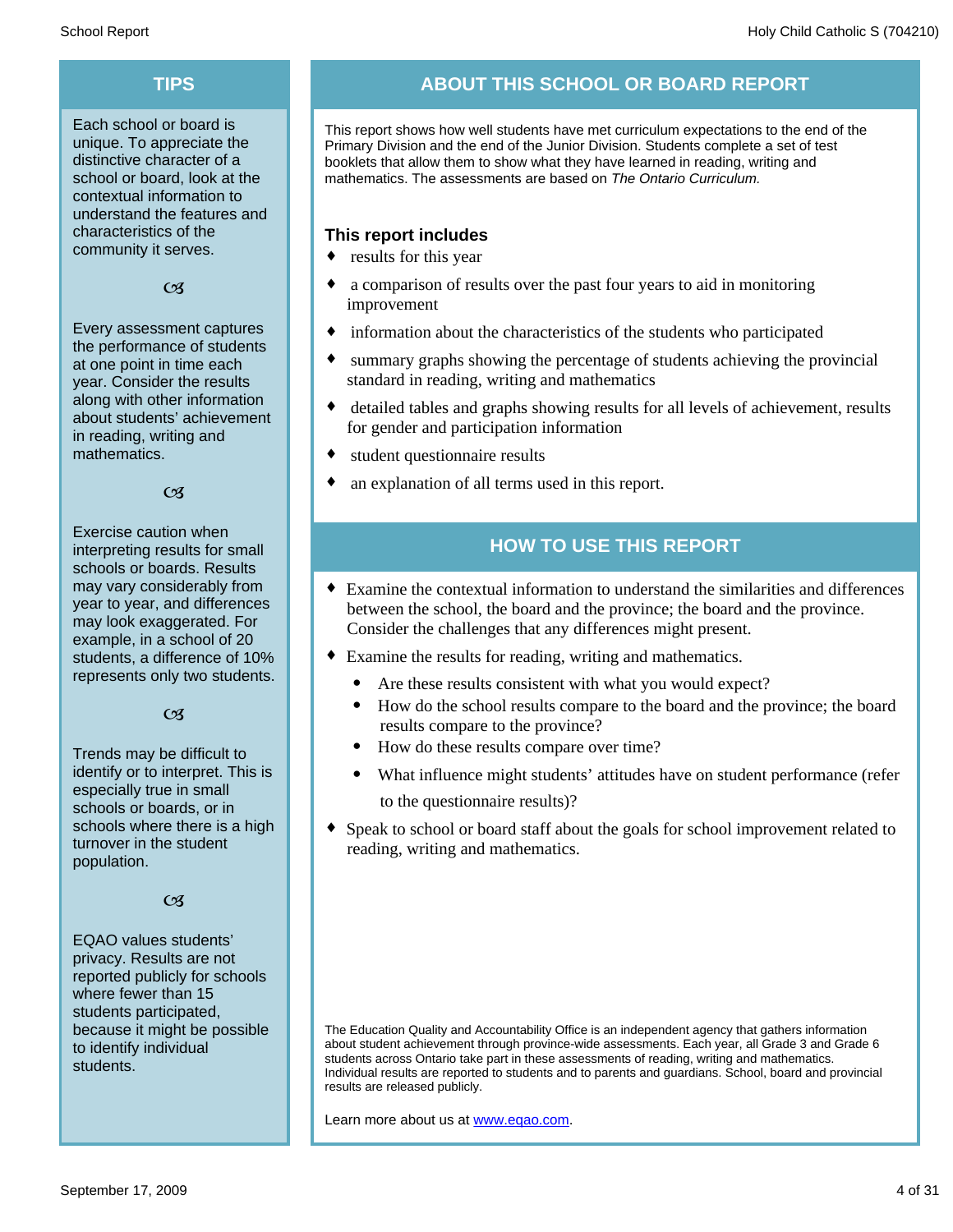### **Contextual Information: Grade 3\***

This information provides a context for interpreting the school's results.

| <b>Demographic Information</b>                        | <b>School</b>             |                | <b>Board</b> |         | <b>Province</b>                              |            |
|-------------------------------------------------------|---------------------------|----------------|--------------|---------|----------------------------------------------|------------|
| <b>Enrolment</b>                                      |                           |                |              |         |                                              |            |
| Number of Grade 3 students                            |                           | 28             |              | 5 9 6 0 |                                              | 125 481    |
| Number of classes with Grade 3 students               |                           | $\overline{c}$ |              | 462     |                                              | 9 385      |
| Number of schools with Grade 3 classes                |                           | Not applicable |              | 169     |                                              | 3 3 9 9    |
|                                                       |                           |                |              |         | Number Percent Number Percent Number Percent |            |
| Gender                                                |                           |                |              |         |                                              |            |
| Female                                                | 19                        | 68%            | 2 9 6 9      | 50%     | 60 999                                       | 49%        |
| Male                                                  | 9                         | 32%            | 2 9 9 1      | 50%     | 64 482                                       | 51%        |
| Gender not specified                                  | 0                         | 0%             | $\theta$     | $0\%$   | 0                                            | 0%         |
| <b>Student Status</b>                                 |                           |                |              |         |                                              |            |
| English language learners**                           | $\mathfrak{Z}$            | 11%            | 607          | 10%     | 11 281                                       | 9%         |
| Students with special needs (excluding gifted)**      | $\theta$                  | 0%             | 747          | 13%     | 18 29 1                                      | 15%        |
| <b>Place of Birth</b>                                 |                           |                |              |         |                                              |            |
| Born in Canada                                        | 22                        | 79%            | 4867         | 82%     | 111 561                                      | 89%        |
| Born outside Canada                                   | 6                         | 21%            | 1077         | 18%     | 13717                                        | 11%        |
| In Canada less than one year                          | 0                         | 0%             | 60           | 1%      | 804                                          | 1%         |
| In Canada one year or more but less than three years  | 2                         | 7%             | 345          | 6%      | 2893                                         | 2%         |
| In Canada three years or more                         | $\overline{4}$            | 14%            | 671          | 11%     | 8 9 4 6                                      | 7%         |
| Language                                              |                           |                |              |         |                                              |            |
| First language learned at home was other than English | 5                         | 18%            | 1884         | 32%     | 27084                                        | 22%        |
| <b>Year Student Entered Current School</b>            |                           |                |              |         |                                              |            |
| Year of the assessment                                | $\mathfrak{Z}$            | 11%            | 700          | 12%     | 16746                                        | 13%        |
| Year prior to the assessment                          | 8                         | 29%            | 566          | 9%      | 14 5 45                                      | 12%        |
| 2 years prior to the assessment                       | $\overline{c}$            | 7%             | 743          | 12%     | 16 821                                       | 13%        |
| 3 or more years prior to the assessment               | 15                        | 54%            | 3 9 3 0      | 66%     | 76 849                                       | 61%        |
| Data not available                                    | 0                         | 0%             | 21           | $<$ 1%  | 520                                          | $<\!\!1\%$ |
| <b>Year Student Entered Current Board</b>             |                           |                |              |         |                                              |            |
| Year of the assessment                                | $\overline{c}$            | 7%             | 375          | 6%      | 8720                                         | 7%         |
| Year prior to the assessment                          | $\overline{4}$            | 14%            | 350          | 6%      | 8048                                         | 6%         |
| 2 years prior to the assessment                       | 2                         | 7%             | 501          | 8%      | 11982                                        | 10%        |
| 3 or more years prior to the assessment               | 20                        | 71%            | 4687         | 79%     | 93 098                                       | 74%        |
| Data not available                                    | $\boldsymbol{\mathit{0}}$ | $0\%$          | $47\,$       | 1%      | 3633                                         | 3%         |

\* Contextual data pertaining to gender, student status, place of birth, language learned at home and year entered school and board are provided by schools and/or boards through the Student Data Collection process. Some data may be missing because they were not provided by the school or the board.

\*\* See the Explanation of Terms.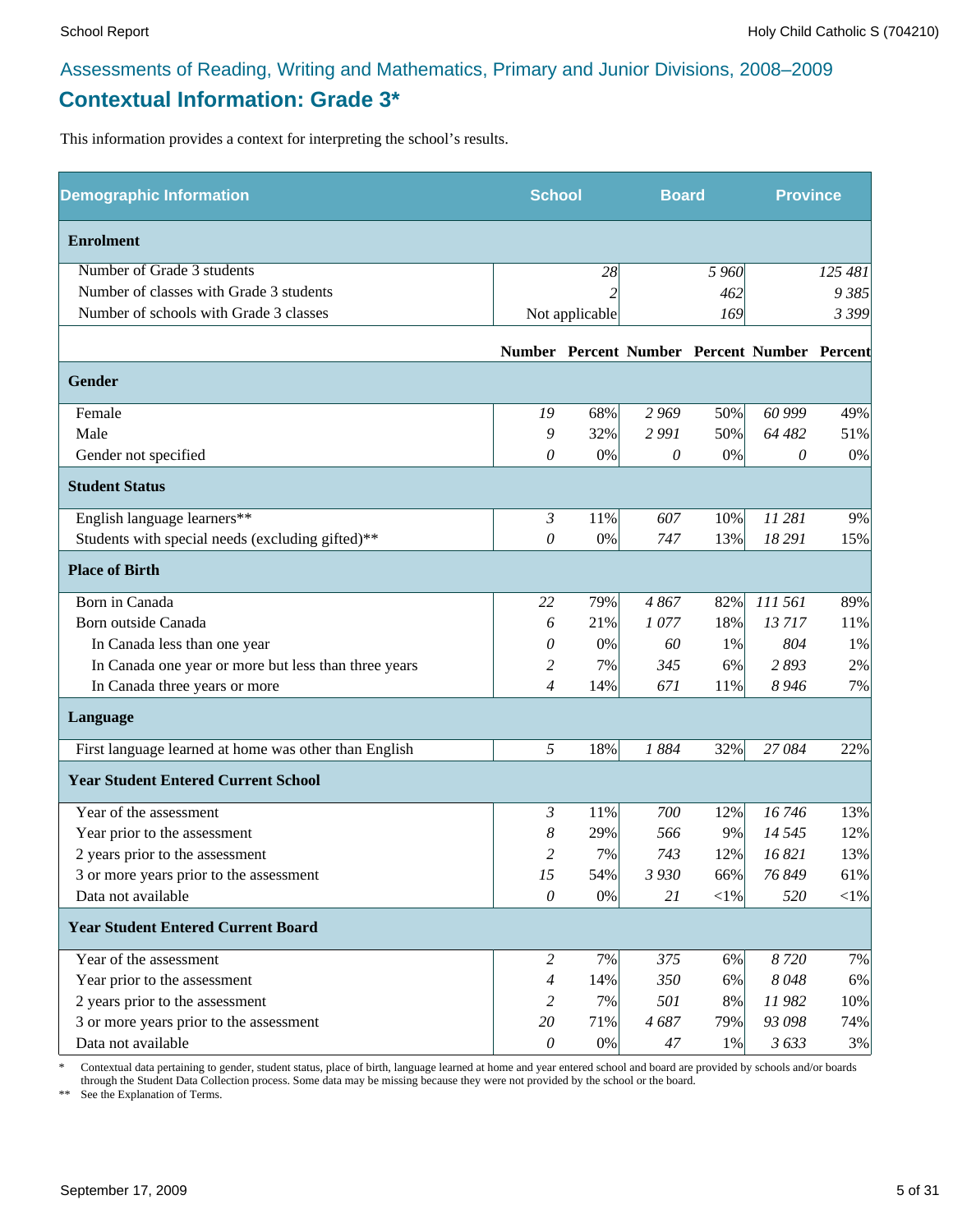*Number of Students* 

**Grade 3: Writing\***

**Exempt**  $\qquad$  0

*Number of Students 28*

**Grade 3: Mathematics\***

*Participating* Student.

 **No Data**

**At or Above Provincial Standard (Levels 3 and 4) †**

 **NE1\*\* Level 1 Level 2 Level 3 Level 4**

#### Results in Reading, Writing and Mathematics, 2008–2009 **Grade 3: All Students††**

**Board** *5 780*

**72%**

**72%**

3% 1% 96%  $<$ 1% 2% 22% 56% 15%

**Board** *5 960*

**Province** *125 464*

**64%**

**64%**

0% 0% 100% 0% 4% 32% 57% 7%

0% 0% 100% 0% 0% 36% 61% 4%

3% 1% 96%  $<$ 1%  $<$ 1% 24% 66% 6%

| <b>Grade 3: Reading*</b>                                                                             |                     |               |                      |                            |
|------------------------------------------------------------------------------------------------------|---------------------|---------------|----------------------|----------------------------|
| Number of Students                                                                                   | <b>School</b><br>28 |               | <b>Board</b><br>5780 | <b>Province</b><br>121 787 |
|                                                                                                      | #                   | $\frac{0}{0}$ | $\frac{0}{0}$        | $\%$                       |
| Level 4                                                                                              |                     | 4%            | 8%                   | 7%                         |
| Level 3                                                                                              | 13                  | 46%           | 54%                  | 53%                        |
| Level 2                                                                                              | 10                  | 36%           | 25%                  | 26%                        |
| <b>Level 1</b>                                                                                       | 4                   | 14%           | 7%                   | 7%                         |
| $NE1**$                                                                                              | 0                   | 0%            | 2%                   | 2%                         |
| Participating<br><b>Students</b>                                                                     | 28                  | 100%          | 95%                  | 95%                        |
| No Data                                                                                              | $\theta$            | 0%            | 1%                   | 1%                         |
| <b>Exempt</b>                                                                                        | Ω                   | 0%            | 4%                   | 4%                         |
| <b>At or Above</b><br><b>Provincial Standard</b><br>(Levels 3 and 4) <sup><math>\dagger</math></sup> |                     | 50%           | 62%                  | 61%                        |

**School**

**School**





![](_page_5_Figure_6.jpeg)

\* Because percentages in tables and graphs are rounded, and because graphs do not show all reporting categories, percentages may not add to 100.

3% 1% 96%

2%  $23%$ 

See the Explanation of Terms.

**Exempt** *0* 

*Participating Students*

 **No Data**

**At or Above Provincial Standard (Levels 3 and 4) †**

 **NE1\*\* Level 1 Level 2 Level 3 Level 4**

† These percentages are based on the actual number of students and cannot be calculated simply by adding the rounded percentages of students at Levels 3 and 4.

Some French Immersion students do not write all components of the assessment in Grade 3; the numbers shown reflect those students who were expected to write each component as determined by the French Immersion participation option selected by boards.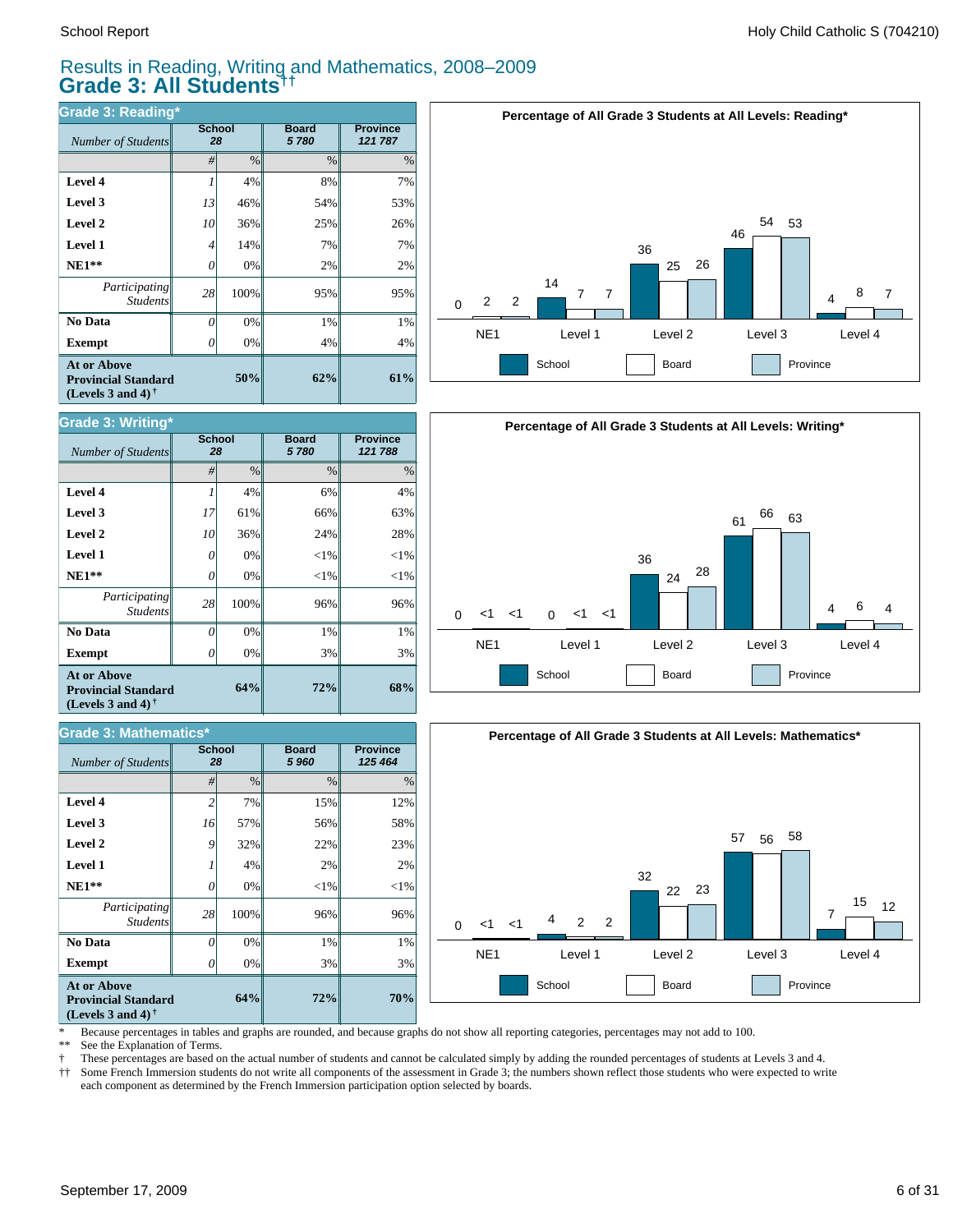#### Results in Reading, Writing and Mathematics, 2008–2009

### **Grade 3: Participating Students (excludes "no data" and "exempt" categories)**

| Grade 3: Reading*                                                              | <b>School</b> |      | <b>Board</b>  | <b>Province</b> |
|--------------------------------------------------------------------------------|---------------|------|---------------|-----------------|
| Number of Students                                                             | 28            |      | 5 5 0 3       | 116 256         |
|                                                                                | #             | $\%$ | $\frac{0}{0}$ | $\%$            |
| Level 4                                                                        |               | 4%   | 9%            | 7%              |
| Level 3                                                                        | 13            | 46%  | 56%           | 56%             |
| Level 2                                                                        | 10            | 36%  | 26%           | 27%             |
| Level 1                                                                        | 4             | 14%  | 7%            | 8%              |
| $NE1**$                                                                        |               | 0%   | 2%            | 2%              |
| <b>At or Above</b><br><b>Provincial Standard</b><br>(Levels 3 and 4) $\dagger$ |               | 50%  | 65%           | 63%             |

![](_page_6_Figure_5.jpeg)

| Grade 3: Writing*                                                                                    |                     |               |                        |                           |  |  |  |
|------------------------------------------------------------------------------------------------------|---------------------|---------------|------------------------|---------------------------|--|--|--|
| Number of Students                                                                                   | <b>School</b><br>28 |               | <b>Board</b><br>5 5 21 | <b>Province</b><br>116812 |  |  |  |
|                                                                                                      | #                   | $\frac{0}{0}$ | $\frac{0}{0}$          | $\%$                      |  |  |  |
| Level 4                                                                                              |                     | 4%            | 6%                     | 5%                        |  |  |  |
| Level 3                                                                                              | 17                  | 61%           | 69%                    | 66%                       |  |  |  |
| Level 2                                                                                              | 10                  | 36%           | 25%                    | 29%                       |  |  |  |
| Level 1                                                                                              | 0                   | 0%            | $<$ 1%                 | $<$ 1%                    |  |  |  |
| $NE1**$                                                                                              | 0                   | 0%            | $<$ 1%                 | $<$ 1%                    |  |  |  |
| <b>At or Above</b><br><b>Provincial Standard</b><br>(Levels 3 and 4) <sup><math>\dagger</math></sup> |                     | 64%           | 75%                    | 71%                       |  |  |  |

![](_page_6_Figure_7.jpeg)

| <b>Grade 3: Mathematics*</b>                                                   |                     |               |                         |                            |
|--------------------------------------------------------------------------------|---------------------|---------------|-------------------------|----------------------------|
| Number of Students                                                             | <b>School</b><br>28 |               | <b>Board</b><br>5 6 9 7 | <b>Province</b><br>120 405 |
|                                                                                | #                   | $\frac{0}{0}$ | $\frac{0}{0}$           | $\frac{0}{0}$              |
| Level 4                                                                        |                     | 7%            | 16%                     | 13%                        |
| Level 3                                                                        | 16                  | 57%           | 59%                     | 60%                        |
| Level 2                                                                        | 9                   | 32%           | 23%                     | 24%                        |
| Level 1                                                                        |                     | 4%            | 2%                      | 2%                         |
| $NE1**$                                                                        | Ω                   | 0%            | $<$ 1%                  | $<$ 1%                     |
| <b>At or Above</b><br><b>Provincial Standard</b><br>(Levels 3 and 4) $\dagger$ |                     | 64%           | 75%                     | 73%                        |

![](_page_6_Figure_9.jpeg)

\* Because percentages in tables and graphs are rounded, percentages may not add to 100.<br>\*\* See the Explanation of Terms See the Explanation of Terms.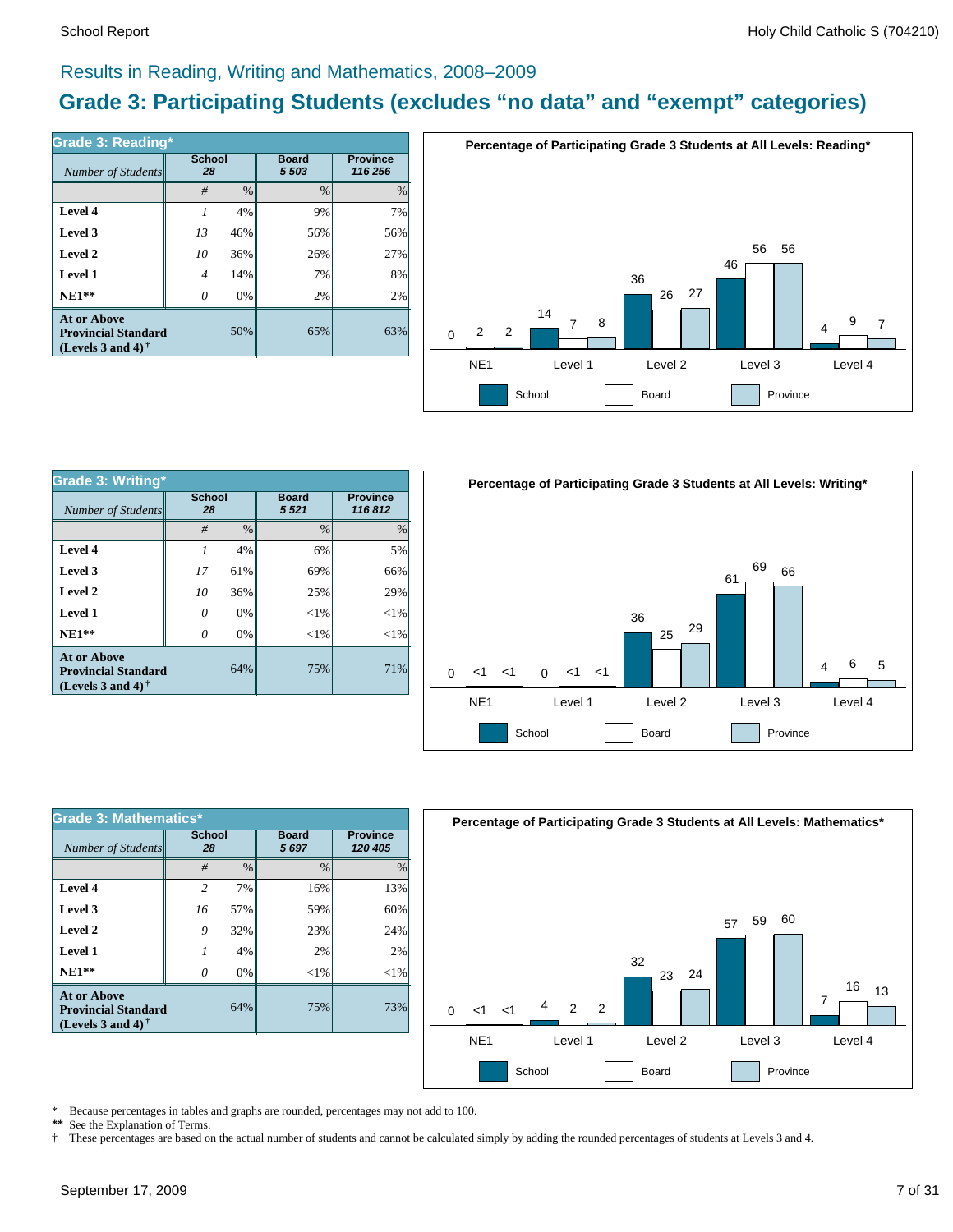### Results in Reading, Writing and Mathematics, 2008–2009

### **Grade 3: Gender††**

| Grade 3: School*                                                                                     |                      |             |                      |             |                    |             |  |
|------------------------------------------------------------------------------------------------------|----------------------|-------------|----------------------|-------------|--------------------|-------------|--|
|                                                                                                      | <b>Reading</b>       |             | <b>Writing</b>       |             | <b>Mathematics</b> |             |  |
| Number of Students                                                                                   | <b>Female</b><br>N/R | Male<br>N/R | <b>Female</b><br>N/R | Male<br>N/R | Female<br>N/R      | Male<br>N/R |  |
| Level 4                                                                                              | N/R                  | N/R         | N/R                  | N/R         | N/R                | N/R         |  |
| Level 3                                                                                              | N/R                  | N/R         | N/R                  | N/R         | N/R                | N/R         |  |
| Level 2                                                                                              | N/R                  | N/R         | N/R                  | N/R         | N/R                | N/R         |  |
| Level 1                                                                                              | N/R                  | N/R         | N/R                  | N/R         | N/R                | N/R         |  |
| $NE1**$                                                                                              | N/R                  | N/R         | N/R                  | N/R         | N/R                | N/R         |  |
| <i>Participating</i><br><i>Students</i>                                                              | N/R                  | N/R         | N/R                  | N/R         | N/R                | N/R         |  |
| No Data                                                                                              | N/R                  | N/R         | N/R                  | N/R         | N/R                | N/R         |  |
| Exempt                                                                                               | N/R                  | N/R         | N/R                  | N/R         | N/R                | N/R         |  |
| <b>At or Above</b><br><b>Provincial Standard</b><br>(Levels 3 and 4) <sup><math>\dagger</math></sup> | N/R                  | N/R         | N/R                  | N/R         | N/R                | N/R         |  |

| Grade 3: Board*                                                                |                       |                |                       |              |                       |                    |
|--------------------------------------------------------------------------------|-----------------------|----------------|-----------------------|--------------|-----------------------|--------------------|
|                                                                                | <b>Reading</b>        |                | <b>Writing</b>        |              |                       | <b>Mathematics</b> |
| Number of Students                                                             | <b>Female</b><br>2864 | Male<br>2 9 16 | <b>Female</b><br>2864 | Male<br>2916 | <b>Female</b><br>2969 | Male<br>2 991      |
| Level 4                                                                        | 10%                   | 7%             | 8%                    | 4%           | 15%                   | 16%                |
| Level 3                                                                        | 56%                   | 51%            | 70%                   | 62%          | 58%                   | 55%                |
| Level 2                                                                        | 24%                   | 27%            | 18%                   | 29%          | 22%                   | 22%                |
| <b>Level 1</b>                                                                 | 5%                    | 8%             | ${<}1\%$              | ${<}1\%$     | 2%                    | 2%                 |
| $NE1**$                                                                        | 1%                    | 2%             | 0%                    | ${<}1\%$     | ${<}1\%$              | ${<}1\%$           |
| Participating<br><i>Students</i>                                               | 96%                   | 94%            | 96%                   | 95%          | 96%                   | 95%                |
| No Data                                                                        | $1\%$                 | 1%             | 1%                    | 1%           | 1%                    | 1%                 |
| <b>Exempt</b>                                                                  | 3%                    | 5%             | 3%                    | 4%           | 3%                    | 4%                 |
| <b>At or Above</b><br><b>Provincial Standard</b><br>(Levels 3 and 4) $\dagger$ | 66%                   | 58%            | 78%                   | 66%          | 73%                   | 71%                |

|                                                                                                      | <b>Grade 3: Province*</b> |               |                         |               |                    |                |  |
|------------------------------------------------------------------------------------------------------|---------------------------|---------------|-------------------------|---------------|--------------------|----------------|--|
|                                                                                                      | <b>Reading</b>            |               | <b>Writing</b>          |               | <b>Mathematics</b> |                |  |
| Number of Students                                                                                   | <b>Female</b><br>58888    | Male<br>62899 | <b>Female</b><br>58 889 | Male<br>62899 | Female<br>60 985   | Male<br>64 479 |  |
| Level 4                                                                                              | 9%                        | 5%            | 6%                      | 3%            | 12%                | 12%            |  |
| Level 3                                                                                              | 56%                       | 51%           | 69%                     | 58%           | 59%                | 56%            |  |
| Level 2                                                                                              | 24%                       | 28%           | 22%                     | 34%           | 23%                | 24%            |  |
| Level 1                                                                                              | 6%                        | 8%            | ${<}1\%$                | ${<}1\%$      | 2%                 | 2%             |  |
| $NE1**$                                                                                              | 1%                        | 2%            | ${<}1\%$                | ${<}1\%$      | ${<}1\%$           | ${<}1\%$       |  |
| <i>Participating</i><br><i>Students</i>                                                              | 97%                       | 94%           | 97%                     | 95%           | 97%                | 95%            |  |
| No Data                                                                                              | 1%                        | 1%            | 1%                      | 1%            | 1%                 | $1\%$          |  |
| <b>Exempt</b>                                                                                        | 3%                        | 5%            | 2%                      | 4%            | 2%                 | $4\%$          |  |
| <b>At or Above</b><br><b>Provincial Standard</b><br>(Levels 3 and 4) <sup><math>\dagger</math></sup> | 65%                       | 56%           | 75%                     | 61%           | 72%                | 69%            |  |

\* Because percentages in tables are rounded, percentages may not add to 100.<br>\*\* See the Explanation of Terms.

See the Explanation of Terms.

† These percentages are based on the actual number of students and cannot be calculated simply by adding the rounded percentages of students at Levels 3 and 4.<br>†† Results include only students for whom gender data were ava

†† Results include only students for whom gender data were available.

![](_page_7_Figure_11.jpeg)

![](_page_7_Figure_12.jpeg)

![](_page_7_Figure_13.jpeg)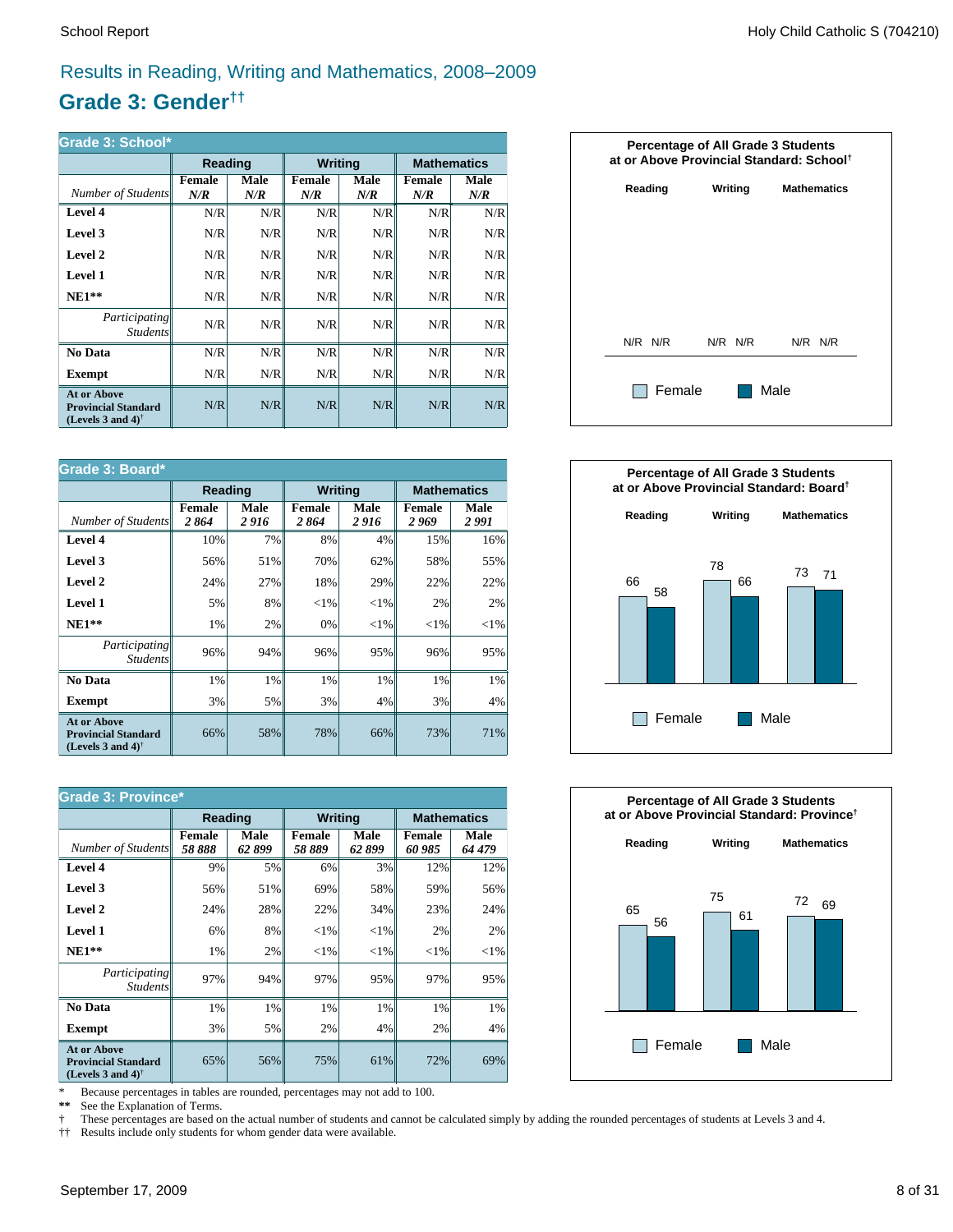### Assessments of Reading, Writing and Mathematics, Primary and Junior Divisions, 2008–2009 **Contextual Information: Grade 6\***

This information provides a context for interpreting the school's results.

| <b>Demographic Information</b>                        | <b>School</b>             |                | <b>Board</b> |          | <b>Province</b>                              |         |
|-------------------------------------------------------|---------------------------|----------------|--------------|----------|----------------------------------------------|---------|
| <b>Enrolment</b>                                      |                           |                |              |          |                                              |         |
| Number of Grade 6 students                            |                           | 28             |              | 6 7 5 6  |                                              | 136 076 |
| Number of classes with Grade 6 students               |                           | 2              |              | 395      |                                              | 8 2 8 5 |
| Number of schools with Grade 6 classes                |                           | Not applicable |              | 169      |                                              | 3 2 16  |
|                                                       |                           |                |              |          | Number Percent Number Percent Number Percent |         |
| <b>Gender</b>                                         |                           |                |              |          |                                              |         |
| Female                                                | 17                        | 61%            | 3311         | 49%      | 66 276                                       | 49%     |
| Male                                                  | 11                        | 39%            | 3 4 4 5      | 51%      | 69 800                                       | 51%     |
| Gender not specified                                  | $\mathcal O$              | 0%             | 0            | $0\%$    | 0                                            | $0\%$   |
| <b>Student Status</b>                                 |                           |                |              |          |                                              |         |
| English language learners**                           | $\mathfrak{Z}$            | 11%            | 711          | 11%      | 7538                                         | 6%      |
| Students with special needs (excluding gifted)**      | 3                         | 11%            | 1037         | 15%      | 24 3 26                                      | 18%     |
| <b>Place of Birth</b>                                 |                           |                |              |          |                                              |         |
| Born in Canada                                        | 19                        | 68%            | 5 2 5 4      | 78%      | 118 305                                      | 87%     |
| Born outside Canada                                   | 9                         | 32%            | 1491         | 22%      | 17 592                                       | 13%     |
| In Canada less than one year                          | 0                         | 0%             | 62           | 1%       | 768                                          | 1%      |
| In Canada one year or more but less than three years  | $\mathfrak{Z}$            | 11%            | 372          | 6%       | 2991                                         | 2%      |
| In Canada three years or more                         | 6                         | 21%            | 1055         | 16%      | 12798                                        | 9%      |
| Language                                              |                           |                |              |          |                                              |         |
| First language learned at home was other than English | $\overline{4}$            | 14%            | 2 2 4 9      | 33%      | 27824                                        | 20%     |
| <b>Year Student Entered Current School</b>            |                           |                |              |          |                                              |         |
| Year of the assessment                                | 3                         | 11%            | 758          | 11%      | 30 253                                       | 22%     |
| Year prior to the assessment                          | 2                         | 7%             | 574          | 8%       | 13 485                                       | 10%     |
| 2 years prior to the assessment                       | 0                         | 0%             | 506          | 7%       | 12 503                                       | 9%      |
| 3 or more years prior to the assessment               | 23                        | 82%            | 4 906        | 73%      | 79 176                                       | 58%     |
| Data not available                                    | $\theta$                  | 0%             | 12           | $<$ 1%   | 659                                          | $<$ 1%  |
| <b>Year Student Entered Current Board</b>             |                           |                |              |          |                                              |         |
| Year of the assessment                                | $\overline{c}$            | 7%             | 421          | 6%       | 9175                                         | 7%      |
| Year prior to the assessment                          | 2                         | 7%             | 295          | 4%       | 7907                                         | 6%      |
| 2 years prior to the assessment                       | 0                         | 0%             | 280          | 4%       | 7896                                         | 6%      |
| 3 or more years prior to the assessment               | 24                        | 86%            | 5731         | 85%      | 105 510                                      | 78%     |
| Data not available                                    | $\boldsymbol{\mathit{0}}$ | $0\%$          | 29           | ${<}1\%$ | 5 5 8 8                                      | 4%      |

\* Contextual data pertaining to gender, student status, place of birth, language learned at home and year entered school and board are provided by schools and/or boards through the Student Data Collection process. Some data may be missing because they were not provided by the school or the board.

\*\* See the Explanation of Terms.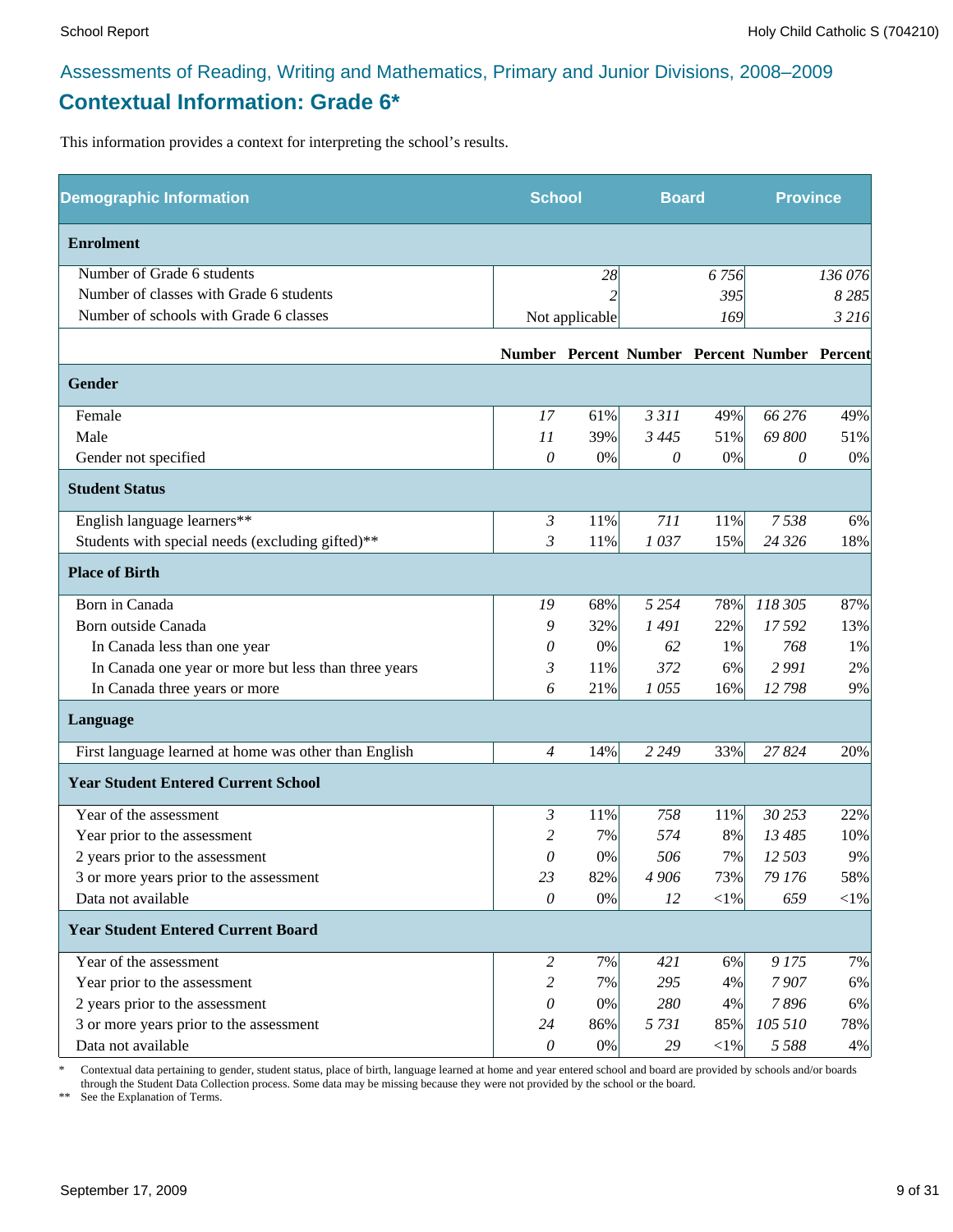#### Results in Reading, Writing and Mathematics, 2008–2009 **Grade 6: All Students**

| <b>Grade 6: Reading*</b>                                                                             |               |               |                      |                            |
|------------------------------------------------------------------------------------------------------|---------------|---------------|----------------------|----------------------------|
| Number of Students                                                                                   | <b>School</b> | 28            | <b>Board</b><br>6753 | <b>Province</b><br>136 069 |
|                                                                                                      | #             | $\frac{0}{0}$ | $\frac{0}{0}$        | $\%$                       |
| Level 4                                                                                              | 4             | 14%           | 11%                  | 11%                        |
| Level 3                                                                                              | 15            | 54%           | 55%                  | 59%                        |
| Level 2                                                                                              | 6             | 21%           | 23%                  | 22%                        |
| <b>Level 1</b>                                                                                       |               | 4%            | 7%                   | 5%                         |
| $NE1**$                                                                                              | 0             | 0%            | 1%                   | $<$ 1%                     |
| Participating<br><b>Students</b>                                                                     | 26            | 93%           | 97%                  | 96%                        |
| No Data                                                                                              |               | 4%            | 1%                   | 1%                         |
| <b>Exempt</b>                                                                                        |               | 4%            | 3%                   | 3%                         |
| <b>At or Above</b><br><b>Provincial Standard</b><br>(Levels 3 and 4) <sup><math>\dagger</math></sup> |               | 68%           | 66%                  | 69%                        |

![](_page_9_Figure_4.jpeg)

| Grade 6: Writing*                                                                                           |                     |               |                      |                            |  |  |  |
|-------------------------------------------------------------------------------------------------------------|---------------------|---------------|----------------------|----------------------------|--|--|--|
| Number of Students                                                                                          | <b>School</b><br>28 |               | <b>Board</b><br>6753 | <b>Province</b><br>136 075 |  |  |  |
|                                                                                                             | #                   | $\frac{0}{0}$ | $\%$                 | $\%$                       |  |  |  |
| Level 4                                                                                                     | $\overline{4}$      | 14%           | 10%                  | 9%                         |  |  |  |
| Level 3                                                                                                     | 18                  | 64%           | 60%                  | 58%                        |  |  |  |
| Level 2                                                                                                     | $\overline{4}$      | 14%           | 25%                  | 29%                        |  |  |  |
| Level 1                                                                                                     | 0                   | 0%            | $<$ 1%               | $<$ 1%                     |  |  |  |
| $NE1**$                                                                                                     | 0                   | 0%            | $<$ 1%               | $<$ 1%                     |  |  |  |
| <i>Participating</i><br><b>Students</b>                                                                     | 26 <sup>1</sup>     | 93%           | 97%                  | 96%                        |  |  |  |
| No Data                                                                                                     | 1                   | 4%            | 1%                   | 1%                         |  |  |  |
| <b>Exempt</b>                                                                                               |                     | 4%            | 3%                   | 3%                         |  |  |  |
| <b>At or Above</b><br>79%<br><b>Provincial Standard</b><br>(Levels 3 and 4) <sup><math>\dagger</math></sup> |                     |               | 71%                  | 67%                        |  |  |  |

| Grade 6: Mathematics*                                                                                       |                     |      |                      |                            |
|-------------------------------------------------------------------------------------------------------------|---------------------|------|----------------------|----------------------------|
| <b>Number of Students</b>                                                                                   | <b>School</b><br>28 |      | <b>Board</b><br>6756 | <b>Province</b><br>136 075 |
|                                                                                                             | #                   | $\%$ | $\%$                 | $\%$                       |
| Level 4                                                                                                     |                     | 4%   | 14%                  | 13%                        |
| Level 3                                                                                                     | 12                  | 43%  | 48%                  | 49%                        |
| Level 2                                                                                                     | 10                  | 36%  | 27%                  | 27%                        |
| <b>Level 1</b>                                                                                              | 3                   | 11%  | 7%                   | 6%                         |
| $NE1**$                                                                                                     | 0                   | 0%   | $<$ 1%               | ${<}1\%$                   |
| Participating<br><b>Students</b>                                                                            | 26                  | 93%  | 97%                  | 96%                        |
| No Data                                                                                                     |                     | 4%   | 1%                   | 1%                         |
| <b>Exempt</b>                                                                                               |                     | 4%   | 3%                   | 3%                         |
| <b>At or Above</b><br>46%<br><b>Provincial Standard</b><br>(Levels 3 and 4) <sup><math>\dagger</math></sup> |                     |      | 62%                  | 63%                        |

![](_page_9_Figure_7.jpeg)

![](_page_9_Figure_8.jpeg)

\* Because percentages in tables and graphs are rounded, and because graphs do not show all reporting categories, percentages may not add to 100.

**\*\*** See the Explanation of Terms.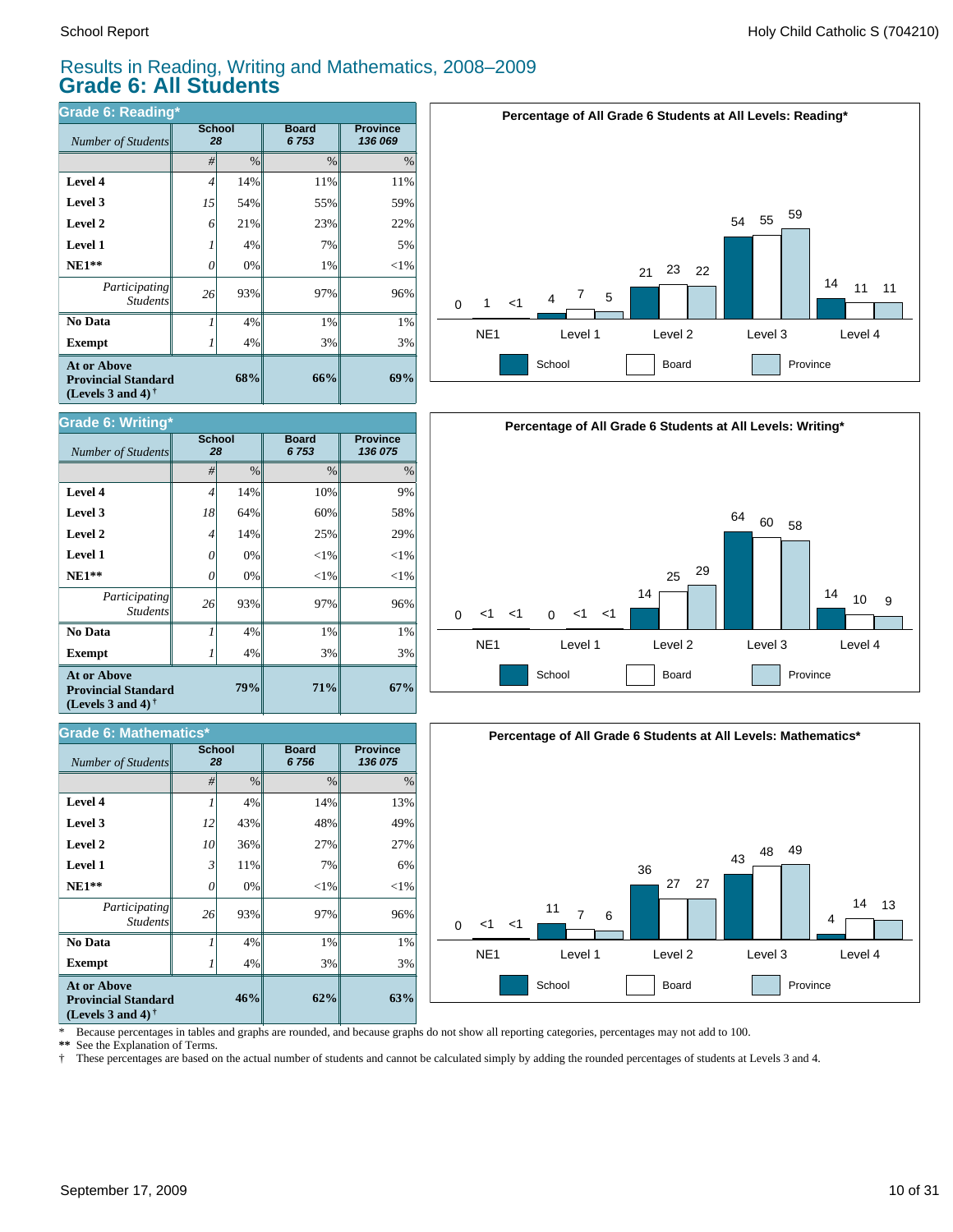#### Results in Reading, Writing and Mathematics, 2008–2009

### **Grade 6: Participating Students (excludes "no data" and "exempt" categories)**

| Grade 6: Reading*                                                              |                     |      |                      |                            |  |  |  |  |
|--------------------------------------------------------------------------------|---------------------|------|----------------------|----------------------------|--|--|--|--|
| Number of Students                                                             | <b>School</b><br>26 |      | <b>Board</b><br>6519 | <b>Province</b><br>131 173 |  |  |  |  |
|                                                                                | #                   | $\%$ | $\frac{0}{0}$        | $\frac{0}{0}$              |  |  |  |  |
| Level 4                                                                        | 4                   | 15%  | 11%                  | 11%                        |  |  |  |  |
| Level 3                                                                        | 15                  | 58%  | 57%                  | 61%                        |  |  |  |  |
| Level 2                                                                        | 6                   | 23%  | 24%                  | 22%                        |  |  |  |  |
| Level 1                                                                        |                     | 4%   | 7%                   | 5%                         |  |  |  |  |
| $NE1**$                                                                        |                     | 0%   | 1%                   | 1%                         |  |  |  |  |
| <b>At or Above</b><br><b>Provincial Standard</b><br>(Levels 3 and 4) $\dagger$ |                     | 73%  | 68%                  | 72%                        |  |  |  |  |

![](_page_10_Figure_5.jpeg)

| Grade 6: Writing*                                                              |                     |               |                        |               |  |  |  |
|--------------------------------------------------------------------------------|---------------------|---------------|------------------------|---------------|--|--|--|
| Number of Students                                                             | <b>School</b><br>26 |               | <b>Board</b><br>6 5 22 |               |  |  |  |
|                                                                                | #                   | $\frac{0}{0}$ | $\frac{0}{0}$          | $\frac{0}{0}$ |  |  |  |
| Level 4                                                                        | 4                   | 15%           | 11%                    | 9%            |  |  |  |
| Level 3                                                                        | 18                  | 69%           | 62%                    | 61%           |  |  |  |
| Level 2                                                                        | 4                   | 15%           | 26%                    | 30%           |  |  |  |
| Level 1                                                                        | 0                   | 0%            | $<$ 1%                 | $<$ 1%        |  |  |  |
| $NE1**$                                                                        |                     | 0%            | $<$ 1%                 | $<$ 1%        |  |  |  |
| At or Above<br>85%<br><b>Provincial Standard</b><br>(Levels 3 and 4) $\dagger$ |                     | 73%           | 70%                    |               |  |  |  |

![](_page_10_Figure_7.jpeg)

| Grade 6: Mathematics*                                                                 |                     |               |                        |                            |  |  |  |
|---------------------------------------------------------------------------------------|---------------------|---------------|------------------------|----------------------------|--|--|--|
| Number of Students                                                                    | <b>School</b><br>26 |               | <b>Board</b><br>6 5 20 | <b>Province</b><br>130 902 |  |  |  |
|                                                                                       | #                   | $\frac{0}{0}$ | $\frac{0}{0}$          | $\frac{0}{0}$              |  |  |  |
| Level 4                                                                               |                     | 4%            | 14%                    | 14%                        |  |  |  |
| Level 3                                                                               | 12                  | 46%           | 50%                    | 51%                        |  |  |  |
| Level 2                                                                               | 10                  | 38%           | 28%                    | 28%                        |  |  |  |
| Level 1                                                                               | 3                   | 12%           | 7%                     | 7%                         |  |  |  |
| $NE1**$                                                                               | O                   | 0%            | ${<}1\%$               | $<$ 1%                     |  |  |  |
| <b>At or Above</b><br>50%<br><b>Provincial Standard</b><br>(Levels 3 and 4) $\dagger$ |                     |               | 64%                    | 65%                        |  |  |  |

![](_page_10_Figure_9.jpeg)

\* Because percentages in tables and graphs are rounded, percentages may not add to 100.<br>\*\* See the Explanation of Terms See the Explanation of Terms.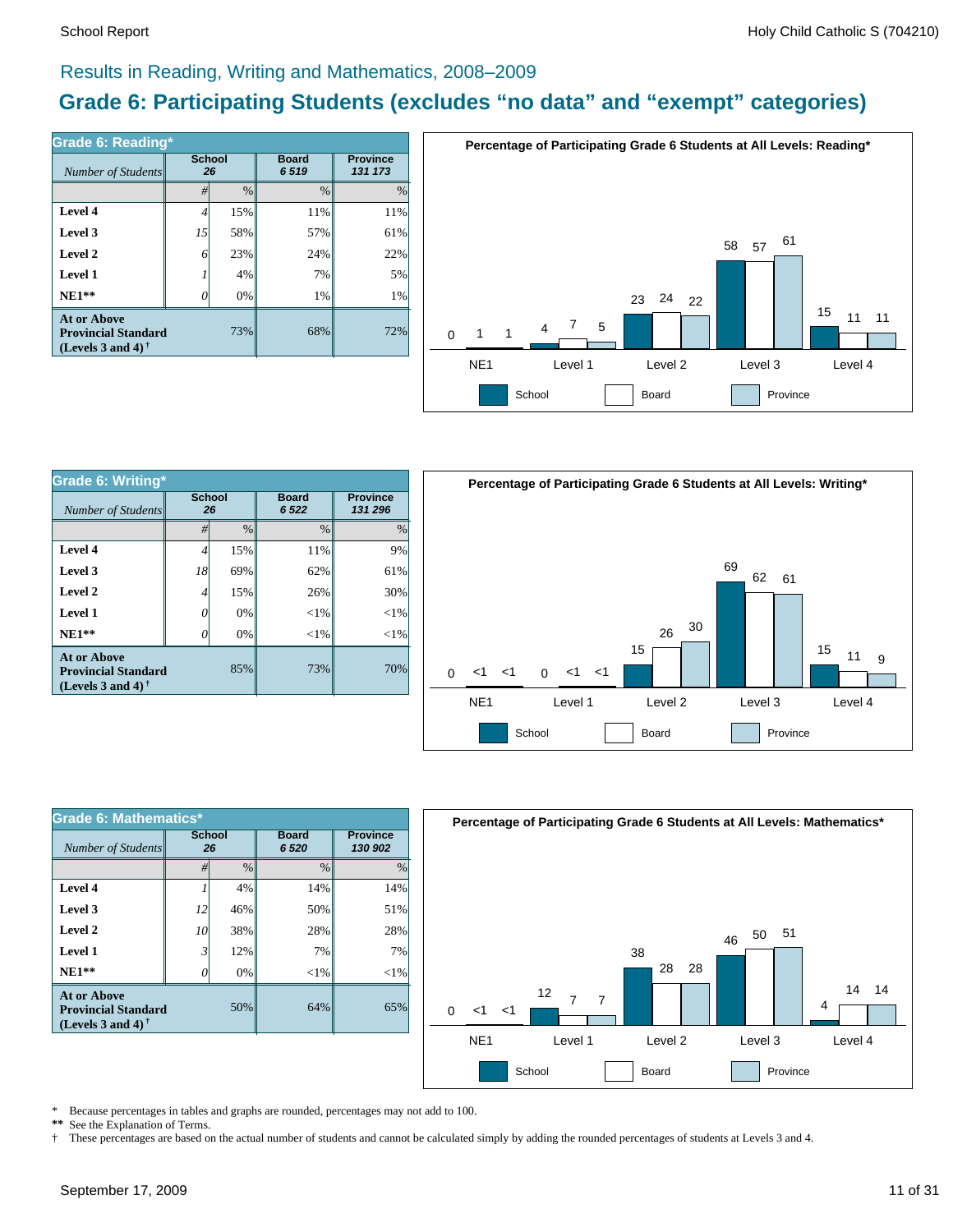### Results in Reading, Writing and Mathematics, 2008–2009

### **Grade 6: Gender††**

| Grade 6: School*                                                                                     |                      |             |                      |             |               |                    |  |
|------------------------------------------------------------------------------------------------------|----------------------|-------------|----------------------|-------------|---------------|--------------------|--|
|                                                                                                      | <b>Reading</b>       |             | <b>Writing</b>       |             |               | <b>Mathematics</b> |  |
| Number of Students                                                                                   | <b>Female</b><br>N/R | Male<br>N/R | <b>Female</b><br>N/R | Male<br>N/R | Female<br>N/R | Male<br>N/R        |  |
| Level 4                                                                                              | N/R                  | N/R         | N/R                  | N/R         | N/R           | N/R                |  |
| Level 3                                                                                              | N/R                  | N/R         | N/R                  | N/R         | N/R           | N/R                |  |
| Level 2                                                                                              | N/R                  | N/R         | N/R                  | N/R         | N/R           | N/R                |  |
| Level 1                                                                                              | N/R                  | N/R         | N/R                  | N/R         | N/R           | N/R                |  |
| $NE1**$                                                                                              | N/R                  | N/R         | N/R                  | N/R         | N/R           | N/R                |  |
| <i>Participating</i><br><i>Students</i>                                                              | N/R                  | N/R         | N/R                  | N/R         | N/R           | N/R                |  |
| No Data                                                                                              | N/R                  | N/R         | N/R                  | N/R         | N/R           | N/R                |  |
| Exempt                                                                                               | N/R                  | N/R         | N/R                  | N/R         | N/R           | N/R                |  |
| <b>At or Above</b><br><b>Provincial Standard</b><br>(Levels 3 and 4) <sup><math>\dagger</math></sup> | N/R                  | N/R         | N/R                  | N/R         | N/R           | N/R                |  |

| Grade 6: Board*                                                                |                       |                 |                       |                 |                          |                    |  |
|--------------------------------------------------------------------------------|-----------------------|-----------------|-----------------------|-----------------|--------------------------|--------------------|--|
|                                                                                | <b>Reading</b>        |                 | <b>Writing</b>        |                 |                          | <b>Mathematics</b> |  |
| Number of Students                                                             | <b>Female</b><br>3310 | Male<br>3 4 4 3 | <b>Female</b><br>3310 | Male<br>3 4 4 3 | <b>Female</b><br>3 3 1 1 | Male<br>3445       |  |
| Level 4                                                                        | 14%                   | 8%              | 15%                   | 6%              | 13%                      | 14%                |  |
| Level 3                                                                        | 57%                   | 52%             | 64%                   | 56%             | 51%                      | 46%                |  |
| Level 2                                                                        | 21%                   | 26%             | 17%                   | 33%             | 28%                      | 27%                |  |
| Level 1                                                                        | 5%                    | 9%              | ${<}1\%$              | 1%              | 6%                       | 8%                 |  |
| $NE1**$                                                                        | ${<}1\%$              | 1%              | ${<}1\%$              | ${<}1\%$        | ${<}1\%$                 | ${<}1\%$           |  |
| Participating<br><b>Students</b>                                               | 97%                   | 96%             | 97%                   | 96%             | 97%                      | 96%                |  |
| No Data                                                                        | 1%                    | 1%              | 1%                    | 1%              | 1%                       | 1%                 |  |
| Exempt                                                                         | 2%                    | 3%              | 2%                    | 3%              | 2%                       | 4%                 |  |
| <b>At or Above</b><br><b>Provincial Standard</b><br>(Levels 3 and 4) $\dagger$ | 71%                   | 61%             | 80%                   | 62%             | 64%                      | 60%                |  |

| <b>Grade 6: Province*</b>                                                                            |                  |                       |                         |                       |                    |               |  |
|------------------------------------------------------------------------------------------------------|------------------|-----------------------|-------------------------|-----------------------|--------------------|---------------|--|
|                                                                                                      | Reading          |                       | <b>Writing</b>          |                       | <b>Mathematics</b> |               |  |
| Number of Students                                                                                   | Female<br>66 270 | <b>Male</b><br>69 799 | <b>Female</b><br>66 275 | <b>Male</b><br>69 800 | Female<br>66 275   | Male<br>69800 |  |
| Level 4                                                                                              | 14%              | 8%                    | 13%                     | 5%                    | 13%                | 13%           |  |
| Level 3                                                                                              | 61%              | 57%                   | 65%                     | 52%                   | 52%                | 47%           |  |
| Level 2                                                                                              | 19%              | 24%                   | 20%                     | 37%                   | 27%                | 27%           |  |
| Level 1                                                                                              | 4%               | 6%                    | ${<}1\%$                | 1%                    | 5%                 | 7%            |  |
| $NE1**$                                                                                              | ${<}1\%$         | 1%                    | ${<}1\%$                | ${<}1\%$              | ${<}1\%$           | ${<}1\%$      |  |
| <i>Participating</i><br><i>Students</i>                                                              | 97%              | 96%                   | 97%                     | 96%                   | 97%                | 95%           |  |
| No Data                                                                                              | 1%               | 1%                    | 1%                      | 1%                    | 1%                 | 1%            |  |
| <b>Exempt</b>                                                                                        | 2%               | 4%                    | 2%                      | 4%                    | 2%                 | 4%            |  |
| <b>At or Above</b><br><b>Provincial Standard</b><br>(Levels 3 and 4) <sup><math>\dagger</math></sup> | 75%              | 64%                   | 78%                     | 57%                   | 64%                | 61%           |  |

\* Because percentages in tables are rounded, percentages may not add to 100.<br>\*\* See the Explanation of Terms.

See the Explanation of Terms.

† These percentages are based on the actual number of students and cannot be calculated simply by adding the rounded percentages of students at Levels 3 and 4.<br>†† Results include only students for whom gender data were ava

†† Results include only students for whom gender data were available.

![](_page_11_Figure_11.jpeg)

![](_page_11_Figure_12.jpeg)

![](_page_11_Figure_13.jpeg)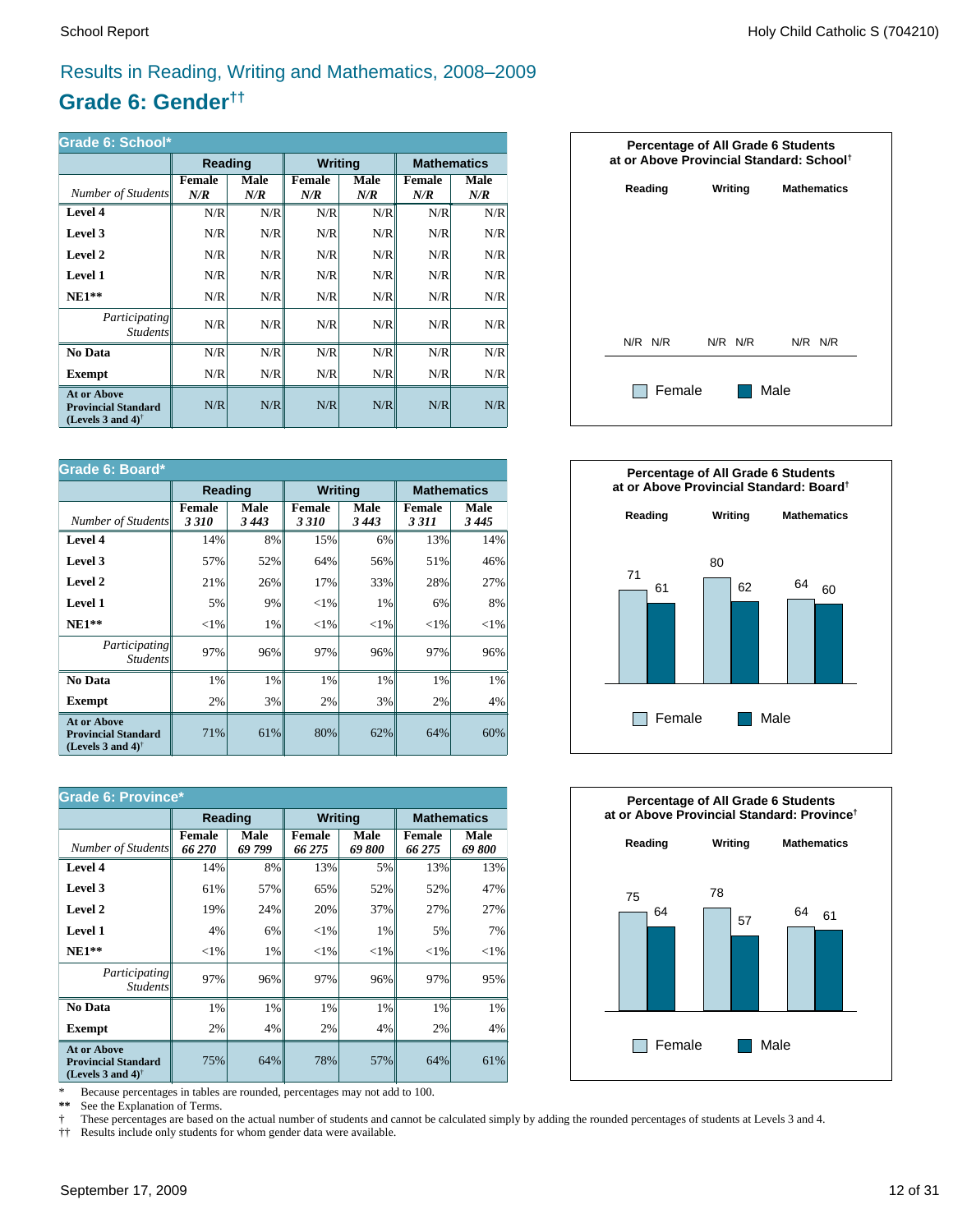### **Contextual Information over Time: Grade 3\*** Assessments of Reading, Writing and Mathematics, Primary and Junior Divisions, 2008–2009

This information provides a context for interpreting the school's results over the past five years.

| <b>Grade 3</b>                                        | 2004-2005               | 2005-2006 | 2006-2007       | 2007-2008 | 2008-2009 |
|-------------------------------------------------------|-------------------------|-----------|-----------------|-----------|-----------|
| <b>Enrolment</b>                                      |                         |           |                 |           |           |
| Number of students                                    | 34                      | 33        | 30 <sup>l</sup> | 34        | 28        |
| <b>Participation in the Assessment</b>                |                         |           |                 |           |           |
| Reading <sup>†</sup>                                  | 100%                    | 97%       | 97%             | 88%       | 100%      |
| Writing <sup>†</sup>                                  | 100%                    | 97%       | 97%             | 88%       | 100%      |
| Mathematics <sup>†</sup>                              | 100%                    | 97%       | 97%             | 88%       | 100%      |
| <b>Gender</b>                                         |                         |           |                 |           |           |
| Female                                                | 53%                     | 58%       | 57%             | 56%       | 68%       |
| Male                                                  | 41%                     | 42%       | 43%             | 44%       | 32%       |
| <b>Student Status</b>                                 |                         |           |                 |           |           |
| English language learners**                           | 9%                      | 0%        | 7%              | 0%        | 11%       |
| Students with special needs (excluding gifted)**      | 15%                     | 9%        | 10%             | 29%       | $0\%$     |
| <b>Place of Birth</b>                                 |                         |           |                 |           |           |
| Born in Canada                                        | 76%                     | 76%       | 83%             | 82%       | 79%       |
| Born outside Canada                                   | 21%                     | 21%       | 17%             | 18%       | 21%       |
| In Canada less than one year                          | 0%                      | 0%        | 0%              | 6%        | $0\%$     |
| In Canada one year or more but less than three years  | 6%                      | 6%        | 7%              | 3%        | 7%        |
| In Canada three years or more                         | 9%                      | 15%       | 10%             | 9%        | 14%       |
| Language                                              |                         |           |                 |           |           |
| First language learned at home was other than English | 50%                     | 12%       | 10%             | 12%       | 18%       |
| <b>Year Student Entered Current School</b>            |                         |           |                 |           |           |
| Year of the assessment                                |                         | 18%       | 13%             | 15%       | 11%       |
| Year prior to the assessment                          | Data not                | 12%       | 10%             | 12%       | 29%       |
| 2 years prior to the assessment                       | collected <sup>††</sup> | 18%       | 10%             | 12%       | 7%        |
| 3 or more years prior to the assessment               |                         | 48%       | 67%             | 62%       | 54%       |
| Data not available                                    |                         | 3%        | 0%              | 0%        | 0%        |

\* Contextual data pertaining to gender, student status, place of birth, language learned at home and year entered school are provided by schools and/or boards through the Student Data Collection process. Some data may be missing because they were not provided by the school or the board.

Some French Immersion students do not write all components of the assessment in Grade 3; the numbers shown reflect those students who were expected to write each component as determined by the French Immersion participation option selected by boards.

\*\* See the Explanation of Terms.

†† The question related to student mobility changed in 2005–2006.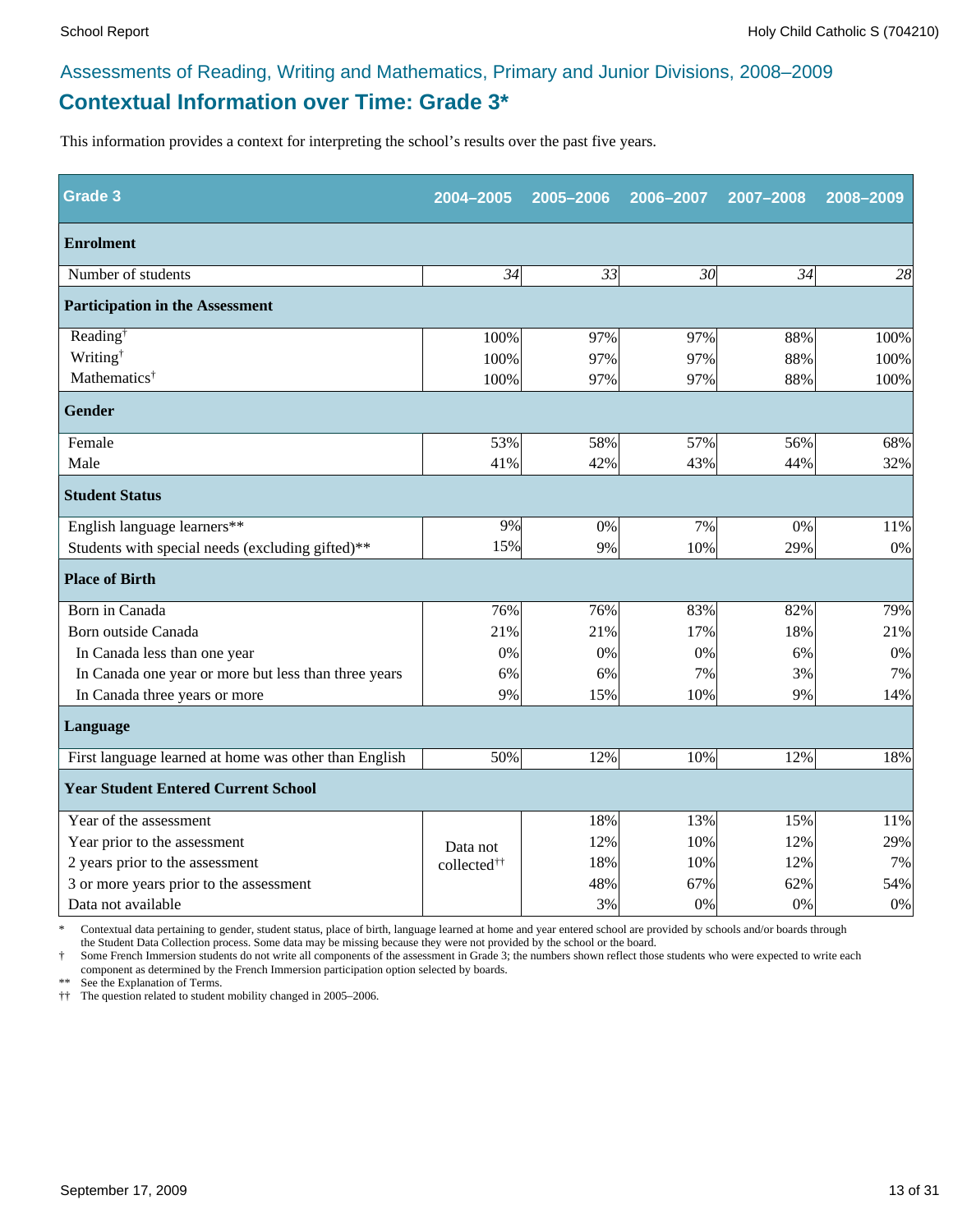### **Grade 3: Reading** Results over Time, 2005–2006 to 2008–2009\*

| <b>Grade 3 Reading: School*</b>                                         |             |             |             |             |  |  |  |  |
|-------------------------------------------------------------------------|-------------|-------------|-------------|-------------|--|--|--|--|
| Year                                                                    | $'05 - '06$ | $'06 - '07$ | $'07 - '08$ | $'08 - '09$ |  |  |  |  |
| Number of<br><b>Students</b>                                            | 33          | 30          | 34          | 28          |  |  |  |  |
| Level 4                                                                 | 0%          | 0%          | 3%          | 4%          |  |  |  |  |
| Level 3                                                                 | 36%         | 70%         | 41%         | 46%         |  |  |  |  |
| Level 2                                                                 | 42%         | 23%         | 35%         | 36%         |  |  |  |  |
| Level 1                                                                 | 15%         | 3%          | 9%          | 14%         |  |  |  |  |
| $NE1**$                                                                 | 3%          | 0%          | 0%          | 0%          |  |  |  |  |
| Participating<br><b>Students</b>                                        | 97%         | 97%         | 88%         | 100%        |  |  |  |  |
| No Data                                                                 | 3%          | 3%          | 3%          | 0%          |  |  |  |  |
| <b>Exempt</b>                                                           | 0%          | 0%          | 9%          | 0%          |  |  |  |  |
| <b>At or Above</b><br><b>Provincial</b><br><b>Standard</b> <sup>†</sup> | 36%         | 70%         | 44%         | 50%         |  |  |  |  |

![](_page_13_Figure_4.jpeg)

#### **Grade 3 Reading: Board\***

| Year                                                                    | $'05 - '06$ | $'06 - '07$ | '07-'08 | $'08 - '09$ |
|-------------------------------------------------------------------------|-------------|-------------|---------|-------------|
| Number of<br><b>Students</b>                                            | 6366        | 6083        | 6 161   | 5 780       |
| Level 4                                                                 | 7%          | 8%          | 9%      | 8%          |
| Level 3                                                                 | 55%         | 52%         | 54%     | 54%         |
| Level 2                                                                 | 24%         | 25%         | 25%     | 25%         |
| Level 1                                                                 | 6%          | 7%          | 7%      | 7%          |
| $NE1**$                                                                 | 1%          | 2%          | 1%      | 2%          |
| Participating<br><b>Students</b>                                        | 94%         | 95%         | 95%     | 95%         |
| No Data                                                                 | 2%          | 1%          | 1%      | 1%          |
| <b>Exempt</b>                                                           | 4%          | 4%          | 4%      | 4%          |
| <b>At or Above</b><br><b>Provincial</b><br><b>Standard</b> <sup>†</sup> | 62%         | 60%         | 62%     | 62%         |

#### **Grade 3 Reading: Province\***

| Year                                                                    | $'05 - '06$ | $'06 - '07$ | $'07 - '08$ | $'08 - '09$ |
|-------------------------------------------------------------------------|-------------|-------------|-------------|-------------|
| Number of<br><b>Students</b>                                            | 129 630     | 127 618     | 125 088     | 121 787     |
| Level 4                                                                 | 6%          | 6%          | 8%          | 7%          |
| Level 3                                                                 | 56%         | 55%         | 53%         | 53%         |
| Level 2                                                                 | 24%         | 25%         | 26%         | 26%         |
| Level 1                                                                 | 6%          | 6%          | 7%          | 7%          |
| $NE1**$                                                                 | 1%          | 2%          | 2%          | 2%          |
| <i>Participating</i><br><b>Students</b>                                 | 94%         | 95%         | 95%         | 95%         |
| No Data                                                                 | 1%          | 1%          | 1%          | 1%          |
| <b>Exempt</b>                                                           | 5%          | 4%          | 4%          | 4%          |
| <b>At or Above</b><br><b>Provincial</b><br><b>Standard</b> <sup>†</sup> | 62%         | 62%         | 61%         | 61%         |

![](_page_13_Figure_9.jpeg)

![](_page_13_Figure_10.jpeg)

Refer to the EQAO Web site (www.eqao.com) for data from previous years.

\* Because percentages in tables and graphs are rounded, and because graphs do not show all reporting categories, percentages may not add to 100.

See the Explanation of Terms.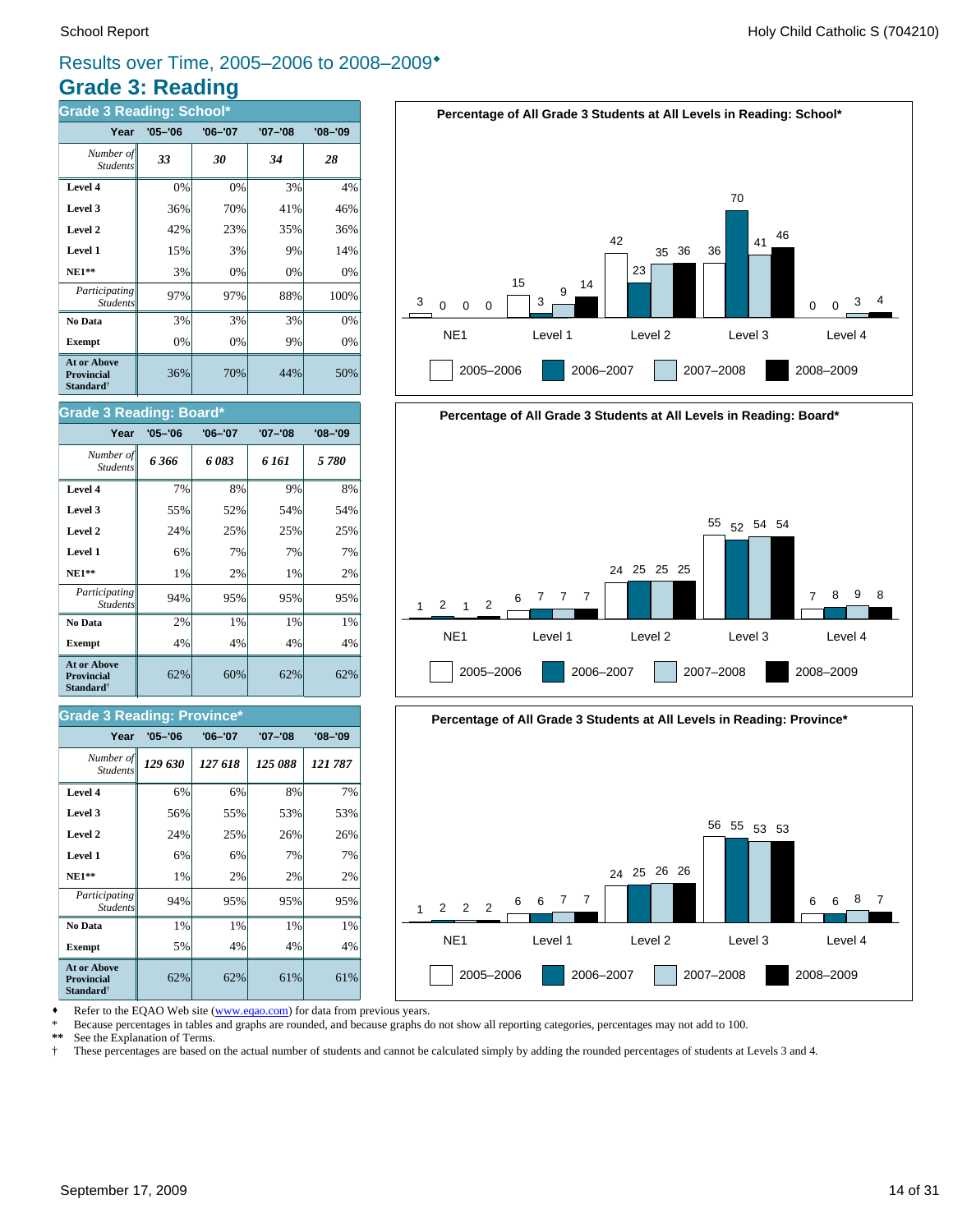### **Grade 3: Writing** Results over Time, 2005–2006 to 2008–2009\*

| <b>Grade 3 Writing: School*</b>                                         |             |             |             |             |  |  |  |  |
|-------------------------------------------------------------------------|-------------|-------------|-------------|-------------|--|--|--|--|
| Year                                                                    | $'05 - '06$ | $'06 - '07$ | $'07 - '08$ | $'08 - '09$ |  |  |  |  |
| Number of<br><b>Students</b>                                            | 33          | 30          | 34          | 28          |  |  |  |  |
| Level 4                                                                 | 0%          | 0%          | 6%          | 4%          |  |  |  |  |
| Level 3                                                                 | 58%         | 83%         | 44%         | 61%         |  |  |  |  |
| Level 2                                                                 | 36%         | 13%         | 38%         | 36%         |  |  |  |  |
| Level 1                                                                 | 0%          | 0%          | 0%          | 0%          |  |  |  |  |
| <b>NE1**</b>                                                            | 3%          | 0%          | $0\%$       | 0%          |  |  |  |  |
| Participating<br><b>Students</b>                                        | 97%         | 97%         | 88%         | 100%        |  |  |  |  |
| No Data                                                                 | 3%          | 3%          | 3%          | 0%          |  |  |  |  |
| <b>Exempt</b>                                                           | 0%          | 0%          | 9%          | 0%          |  |  |  |  |
| <b>At or Above</b><br><b>Provincial</b><br><b>Standard</b> <sup>†</sup> | 58%         | 83%         | 50%         | 64%         |  |  |  |  |

![](_page_14_Figure_4.jpeg)

## **Percentage of All Grade 3 Students at All Levels in Writing: Board\*** NE1 Level 1 Level 2 Level 3 Level 4  $<1$ 2005–2006 2006–2007 2007–2008 2008–2009 1 <1 <1 <1 <1 <1 <1 <1 24 25 25 24 <sup>61</sup> <sup>61</sup> <sup>63</sup> <sup>66</sup> 8 8 7 6

![](_page_14_Figure_6.jpeg)

Refer to the EQAO Web site (www.eqao.com) for data from previous years.

**Exempt**  $\begin{vmatrix} 5\% & 4\% \end{vmatrix}$  3% 3% **No Data**  $\begin{array}{|c|c|c|c|} \hline \textbf{No Data} & 1\% & 1\% & 1\% \hline \end{array}$ *Participating* 94% 95% 96% 96%

**NE1\*\***  $\| \le 1\% \| \le 1\% \| \le 1\% \| \le 1\%$  **Level 1** <1% <1% <1% <1% **Level 2**  $\begin{vmatrix} 2.9\% & 30\% & 29\% \end{vmatrix}$  29% 28% **Level 3**  $\begin{vmatrix} 58\% & 58\% \end{vmatrix}$  61% 63% **Level 4**  $\begin{vmatrix} 6\% & 6\% \end{vmatrix}$  6% 5% 4%

64% 64% 66% 68%

70% 69% 70% 72%

**Exempt**  $\begin{array}{|c|c|c|c|} \hline \end{array}$  4% 4% 4% 4% 3% **No Data**  $\begin{array}{|c|c|c|c|} \hline \textbf{No Data} & 2\% & 1\% & 1\% \hline \end{array}$ *Participating* 94% 95% 95% 96%

*129 630 127 618 125 088 121 788 Number of*

**Year '05–'06 '06–'07 '07–'08 '08–'09**

 **NE1\*\*** <1% 1% <1% <1% **Level 1**  $\left| \begin{array}{c} | & | & | \leq 1\% & | & | \leq 1\% & | \leq 1\% & | \end{array} \right|$ **Level 2**  $\begin{vmatrix} 24\% & 25\% \end{vmatrix}$  25% 24% **Level 3**  $\begin{vmatrix} 61\% & 61\% \end{vmatrix}$  63% 66% **Level 4** 8% 8% 7% 6% *6 366 6 083 6 161 5 780 Number of*

**Year '05–'06 '06–'07 '07–'08 '08–'09**

Students

**At or Above Provincial Standard**†

Student.

**Grade 3 Writing: Board\***

\* Because percentages in tables and graphs are rounded, and because graphs do not show all reporting categories, percentages may not add to 100.

**\*\*** See the Explanation of Terms.

*Student* 

**At or Above Provincial Standard**†

*Students*

**Grade 3 Writing: Province\***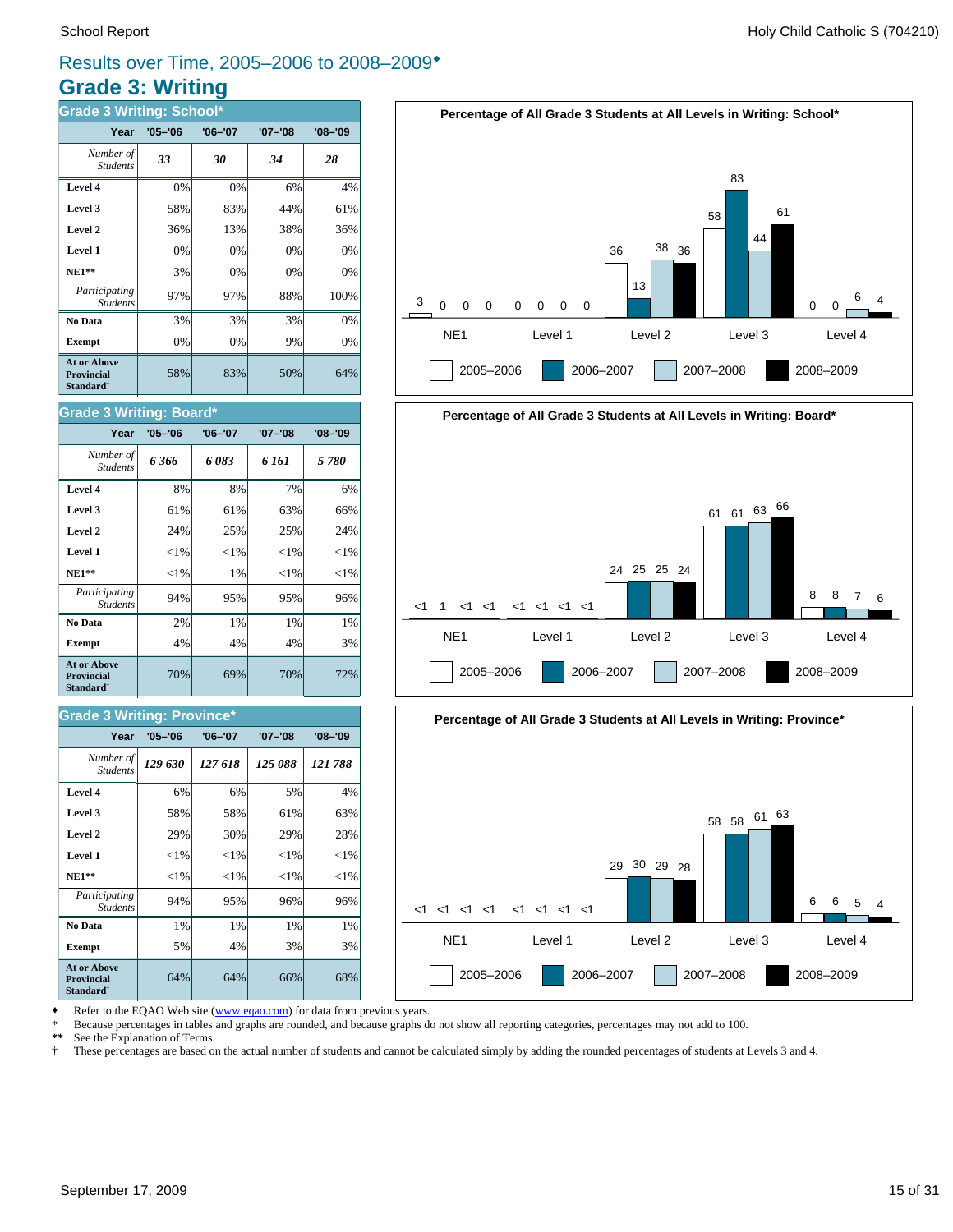### **Grade 3: Mathematics** Results over Time, 2005–2006 to 2008–2009\*

| <b>Grade 3 Mathematics: School*</b>                                     |             |             |         |             |  |
|-------------------------------------------------------------------------|-------------|-------------|---------|-------------|--|
| Year                                                                    | $'05 - '06$ | $'06 - '07$ | '07-'08 | $'08 - '09$ |  |
| Number of<br><b>Students</b>                                            | 33          | 30          | 34      | 28          |  |
| Level 4                                                                 | 3%          | 0%          | 9%      | 7%          |  |
| Level 3                                                                 | 39%         | 80%         | 24%     | 57%         |  |
| Level 2                                                                 | 55%         | 17%         | 56%     | 32%         |  |
| Level 1                                                                 | 0%          | 0%          | 0%      | 4%          |  |
| $NE1**$                                                                 | 0%          | 0%          | 0%      | 0%          |  |
| Participating<br><b>Students</b>                                        | 97%         | 97%         | 88%     | 100%        |  |
| No Data                                                                 | 3%          | 3%          | 3%      | 0%          |  |
| <b>Exempt</b>                                                           | 0%          | 0%          | 9%      | 0%          |  |
| <b>At or Above</b><br><b>Provincial</b><br><b>Standard</b> <sup>†</sup> | 42%         | 80%         | 32%     | 64%         |  |

| <b>Grade 3 Mathematics: Board*</b>                                      |             |             |             |             |  |  |
|-------------------------------------------------------------------------|-------------|-------------|-------------|-------------|--|--|
| Year                                                                    | $'05 - '06$ | $'06 - '07$ | $'07 - '08$ | $'08 - '09$ |  |  |
| Number of<br><b>Students</b>                                            | 6.501       | 6 243       | 6305        | 5 960       |  |  |
| Level 4                                                                 | 13%         | 13%         | 13%         | 15%         |  |  |
| Level 3                                                                 | 54%         | 55%         | 55%         | 56%         |  |  |
| Level 2                                                                 | 25%         | 24%         | 24%         | 22%         |  |  |
| Level 1                                                                 | 2%          | 3%          | 3%          | 2%          |  |  |
| $NE1**$                                                                 | ${<}1\%$    | $<$ 1%      | $<$ 1%      | ${<}1\%$    |  |  |
| Participating<br><b>Students</b>                                        | 94%         | 95%         | 95%         | 96%         |  |  |
| No Data                                                                 | 2%          | 1%          | 1%          | 1%          |  |  |
| <b>Exempt</b>                                                           | 4%          | 4%          | 4%          | 3%          |  |  |
| <b>At or Above</b><br><b>Provincial</b><br><b>Standard</b> <sup>†</sup> | 66%         | 68%         | 68%         | 72%         |  |  |

#### **Grade 3 Mathematics: Province\***

| Year                                                             | $'05 - '06$ | $'06 - '07$ | '07-'08  | $'08 - '09$ |
|------------------------------------------------------------------|-------------|-------------|----------|-------------|
| Number of<br><b>Students</b>                                     | 132 782     | 130 996     | 128 659  | 125 464     |
| Level 4                                                          | 11%         | 11%         | 12%      | 12%         |
| Level 3                                                          | 57%         | 57%         | 56%      | 58%         |
| Level 2                                                          | 23%         | 24%         | 25%      | 23%         |
| Level 1                                                          | 3%          | 3%          | 3%       | 2%          |
| $NE1**$                                                          | ${<}1\%$    | ${<}1\%$    | ${<}1\%$ | ${<}1\%$    |
| Participating<br><b>Students</b>                                 | 95%         | 95%         | 96%      | 96%         |
| No Data                                                          | 1%          | 1%          | 1%       | 1%          |
| <b>Exempt</b>                                                    | 4%          | 3%          | 3%       | 3%          |
| At or Above<br><b>Provincial</b><br><b>Standard</b> <sup>†</sup> | 68%         | 69%         | 68%      | 70%         |

![](_page_15_Figure_7.jpeg)

![](_page_15_Figure_8.jpeg)

![](_page_15_Figure_9.jpeg)

Refer to the EQAO Web site (www.eqao.com) for data from previous years.

\* Because percentages in tables and graphs are rounded, and because graphs do not show all reporting categories, percentages may not add to 100.<br>\*\* See the Explanation of Terms

\*\* See the Explanation of Terms.<br><sup>†</sup> These percentages are based on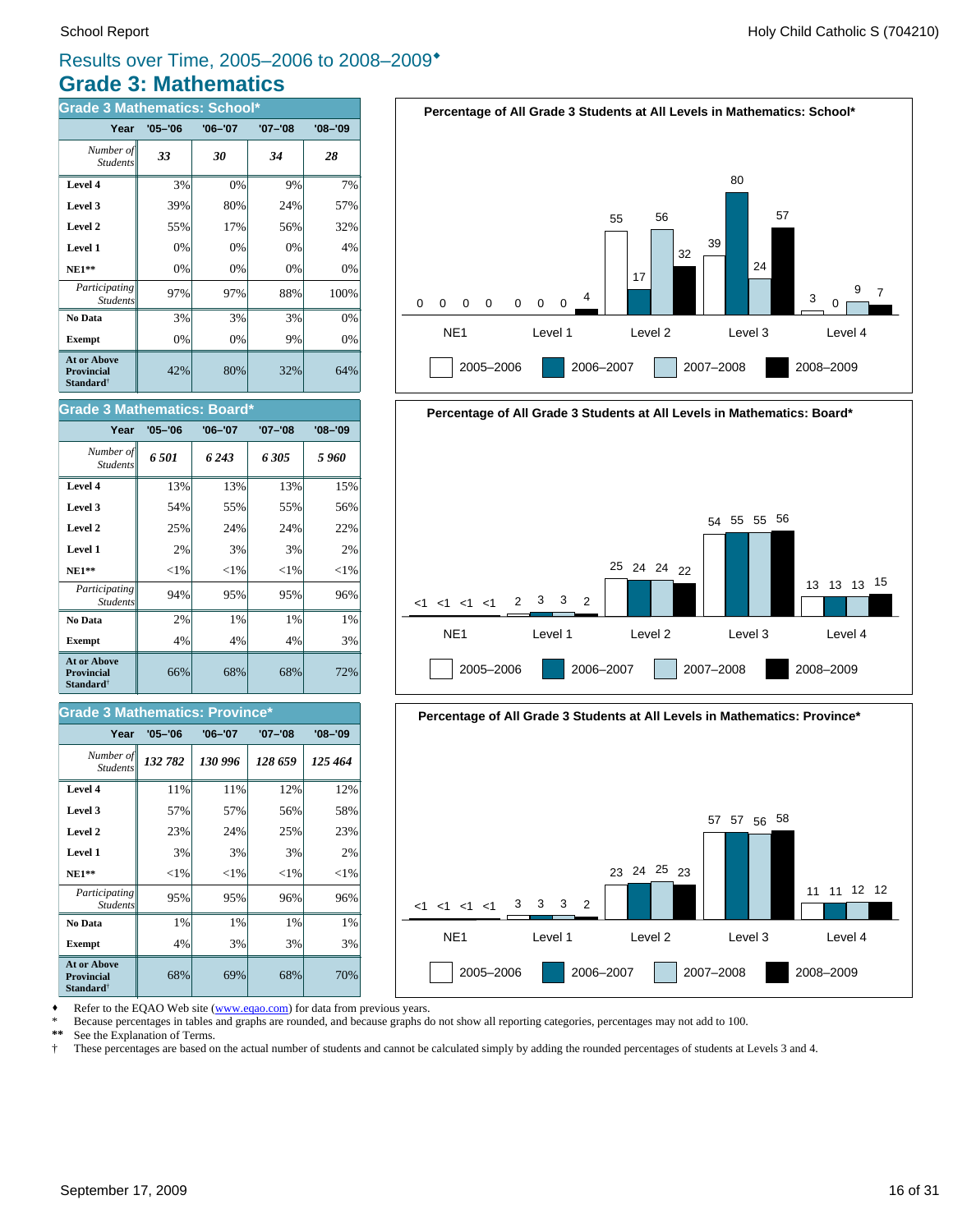### **Contextual Information over Time: Grade 6\*** Assessments of Reading, Writing and Mathematics, Primary and Junior Divisions, 2008–2009

This information provides a context for interpreting the school's results over the past five years.

| Grade 6                                               | 2004-2005               | 2005-2006 | 2006-2007 | 2007-2008 | 2008-2009 |  |  |
|-------------------------------------------------------|-------------------------|-----------|-----------|-----------|-----------|--|--|
| <b>Enrolment</b>                                      |                         |           |           |           |           |  |  |
| Number of students                                    | 51                      | 37        | 42        | 37        | 28        |  |  |
| <b>Participation in the Assessment</b>                |                         |           |           |           |           |  |  |
| Reading                                               | 100%                    | 92%       | 100%      | 92%       | 93%       |  |  |
| Writing                                               | 100%                    | 95%       | 100%      | 92%       | 93%       |  |  |
| Mathematics                                           | 100%                    | 95%       | 100%      | 92%       | 93%       |  |  |
| <b>Gender</b>                                         |                         |           |           |           |           |  |  |
| Female                                                | 47%                     | 59%       | 40%       | 51%       | 61%       |  |  |
| Male                                                  | 53%                     | 41%       | 60%       | 49%       | 39%       |  |  |
| <b>Student Status</b>                                 |                         |           |           |           |           |  |  |
| English language learners**                           | 0%                      | 5%        | 2%        | 0%        | 11%       |  |  |
| Students with special needs (excluding gifted)**      | 10%                     | 19%       | 14%       | 14%       | 11%       |  |  |
| <b>Place of Birth</b>                                 |                         |           |           |           |           |  |  |
| Born in Canada                                        | 90%                     | 84%       | 86%       | 70%       | 68%       |  |  |
| Born outside Canada                                   | 10%                     | 16%       | 14%       | 30%       | 32%       |  |  |
| In Canada less than one year                          | 2%                      | 0%        | 2%        | 0%        | $0\%$     |  |  |
| In Canada one year or more but less than three years  | 0%                      | 8%        | 2%        | 8%        | 11%       |  |  |
| In Canada three years or more                         | 8%                      | 8%        | 10%       | 22%       | 21%       |  |  |
| Language                                              |                         |           |           |           |           |  |  |
| First language learned at home was other than English | 35%                     | 30%       | 24%       | 22%       | 14%       |  |  |
| <b>Year Student Entered Current School</b>            |                         |           |           |           |           |  |  |
| Year of the assessment                                |                         | 8%        | 7%        | 22%       | 11%       |  |  |
| Year prior to the assessment                          | Data not                | 14%       | 17%       | 5%        | 7%        |  |  |
| 2 years prior to the assessment                       | collected <sup>††</sup> | 5%        | 2%        | 11%       | $0\%$     |  |  |
| 3 or more years prior to the assessment               |                         | 73%       | 74%       | 62%       | 82%       |  |  |
| Data not available                                    |                         | 0%        | 0%        | 0%        | 0%        |  |  |

\* Contextual data pertaining to gender, student status, place of birth, language learned at home and year entered school are provided by schools and/or boards through the Student Data Collection process. Some data may be missing because they were not provided by the school or the board.

\*\* See the Explanation of Terms.

†† The question related to student mobility changed in 2005–2006.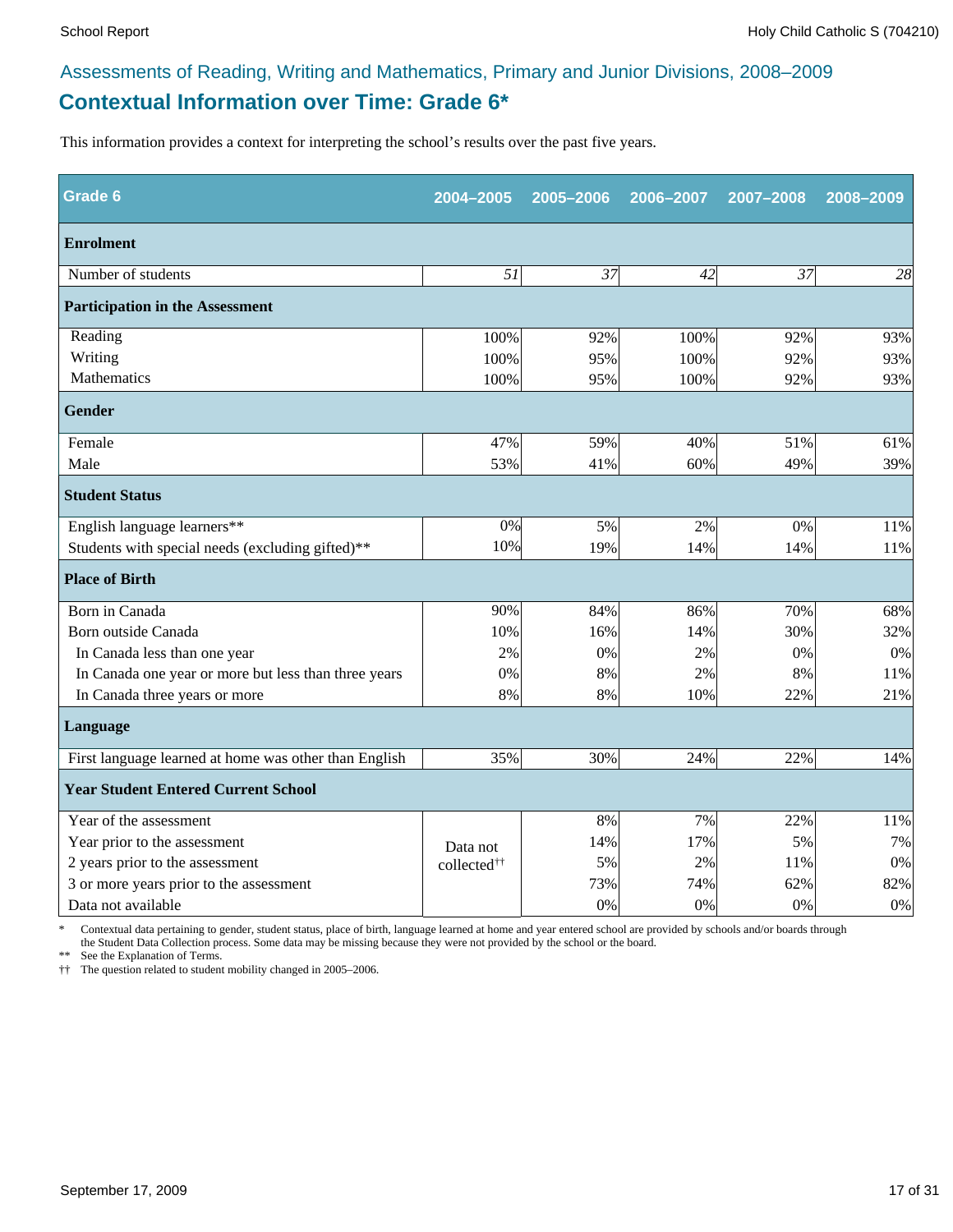### **Grade 6: Reading** Results over Time, 2005–2006 to 2008–2009\*

| Grade 6 Reading: School*                                                |             |             |             |             |  |
|-------------------------------------------------------------------------|-------------|-------------|-------------|-------------|--|
| Year                                                                    | $'05 - '06$ | $'06 - '07$ | $'07 - '08$ | $'08 - '09$ |  |
| Number of<br><b>Students</b>                                            | 37          | 42          | 37          | 28          |  |
| Level 4                                                                 | 3%          | 7%          | 5%          | 14%         |  |
| Level 3                                                                 | 46%         | 60%         | 51%         | 54%         |  |
| Level 2                                                                 | 38%         | 26%         | 35%         | 21%         |  |
| Level 1                                                                 | 5%          | 7%          | 0%          | 4%          |  |
| $NE1**$                                                                 | 0%          | 0%          | 0%          | 0%          |  |
| Participating<br><b>Students</b>                                        | 92%         | 100%        | 92%         | 93%         |  |
| No Data                                                                 | 8%          | 0%          | 5%          | 4%          |  |
| <b>Exempt</b>                                                           | 0%          | 0%          | 3%          | 4%          |  |
| <b>At or Above</b><br><b>Provincial</b><br><b>Standard</b> <sup>†</sup> | 49%         | 67%         | 57%         | 68%         |  |

#### **Grade 6 Reading: Board\***

| Year                                                                    | $'05 - '06$ | $'06 - '07$ | $'07 - '08$ | $'08 - '09$ |
|-------------------------------------------------------------------------|-------------|-------------|-------------|-------------|
| Number of<br><b>Students</b>                                            | 7029        | 7 061       | 6 702       | 6 753       |
| Level 4                                                                 | 8%          | 9%          | 8%          | 11%         |
| Level 3                                                                 | 53%         | 54%         | 56%         | 55%         |
| Level 2                                                                 | 26%         | 24%         | 24%         | 23%         |
| Level 1                                                                 | 7%          | 7%          | 7%          | 7%          |
| $NE1**$                                                                 | 1%          | 1%          | 1%          | 1%          |
| Participating<br><b>Students</b>                                        | 95%         | 96%         | 96%         | 97%         |
| No Data                                                                 | 1%          | 1%          | ${<}1\%$    | 1%          |
| <b>Exempt</b>                                                           | 3%          | 3%          | 3%          | 3%          |
| <b>At or Above</b><br><b>Provincial</b><br><b>Standard</b> <sup>†</sup> | 61%         | 63%         | 64%         | 66%         |

#### **Grade 6 Reading: Province\***

| Year                                                                    | $'05 - '06$ | $'06 - '07$ | $'07 - '08$ | $'08 - '09$ |
|-------------------------------------------------------------------------|-------------|-------------|-------------|-------------|
| Number of<br><b>Students</b>                                            | 146 711     | 145 901     | 140 420     | 136 069     |
| Level 4                                                                 | 8%          | 7%          | 7%          | 11%         |
| Level 3                                                                 | 56%         | 57%         | 59%         | 59%         |
| Level 2                                                                 | 24%         | 24%         | 24%         | 22%         |
| Level 1                                                                 | 6%          | 6%          | 5%          | 5%          |
| $NE1**$                                                                 | 1%          | 1%          | 1%          | ${<}1\%$    |
| Participating<br><b>Students</b>                                        | 95%         | 95%         | 96%         | 96%         |
| No Data                                                                 | 1%          | 1%          | 1%          | 1%          |
| <b>Exempt</b>                                                           | 4%          | 3%          | 3%          | 3%          |
| <b>At or Above</b><br><b>Provincial</b><br><b>Standard</b> <sup>†</sup> | 64%         | 64%         | 66%         | 69%         |

![](_page_17_Figure_8.jpeg)

![](_page_17_Figure_9.jpeg)

![](_page_17_Figure_10.jpeg)

Refer to the EQAO Web site (www.eqao.com) for data from previous years.

\* Because percentages in tables and graphs are rounded, and because graphs do not show all reporting categories, percentages may not add to 100.

**\*\*** See the Explanation of Terms.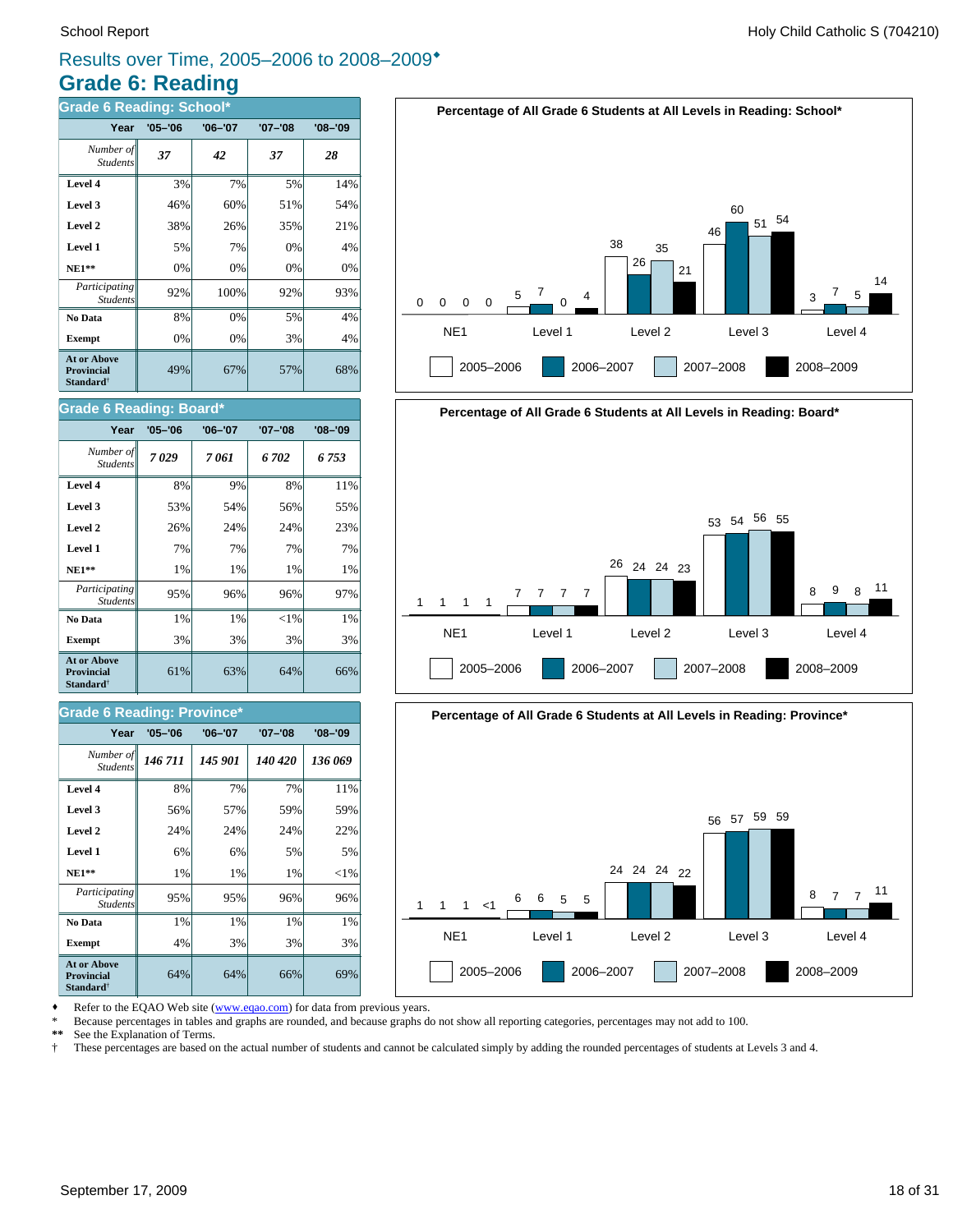### **Grade 6: Writing** Results over Time, 2005–2006 to 2008–2009\*

| <b>Grade 6 Writing: School*</b>                                         |             |             |             |             |  |
|-------------------------------------------------------------------------|-------------|-------------|-------------|-------------|--|
| Year                                                                    | $'05 - '06$ | $'06 - '07$ | $'07 - '08$ | $'08 - '09$ |  |
| Number of<br><b>Students</b>                                            | 37          | 42          | 37          | 28          |  |
| Level 4                                                                 | 0%          | 2%          | 5%          | 14%         |  |
| Level 3                                                                 | 46%         | 74%         | 73%         | 64%         |  |
| Level 2                                                                 | 49%         | 24%         | 14%         | 14%         |  |
| Level 1                                                                 | 0%          | 0%          | 0%          | 0%          |  |
| <b>NE1**</b>                                                            | 0%          | 0%          | 0%          | 0%          |  |
| Participating<br><b>Students</b>                                        | 95%         | 100%        | 92%         | 93%         |  |
| No Data                                                                 | 5%          | 0%          | 5%          | 4%          |  |
| <b>Exempt</b>                                                           | 0%          | 0%          | 3%          | 4%          |  |
| <b>At or Above</b><br><b>Provincial</b><br><b>Standard</b> <sup>†</sup> | 46%         | 76%         | 78%         | 79%         |  |

![](_page_18_Figure_4.jpeg)

![](_page_18_Figure_5.jpeg)

![](_page_18_Figure_6.jpeg)

Refer to the EQAO Web site (www.eqao.com) for data from previous years.

\* Because percentages in tables and graphs are rounded, and because graphs do not show all reporting categories, percentages may not add to 100.

\*\* See the Explanation of Terms.<br><sup>†</sup> These percentages are based on

† These percentages are based on the actual number of students and cannot be calculated simply by adding the rounded percentages of students at Levels 3 and 4.

### **Level 3**  $\begin{vmatrix} 57\% & 56\% \end{vmatrix}$  59% 60%

**Grade 6 Writing: Board\***

Student.

| Level 2                                               | 28%      | 30%      | 25%      | 25%      |
|-------------------------------------------------------|----------|----------|----------|----------|
| Level 1                                               | 2%       | 1%       | 1%       | ${<}1\%$ |
| $NE1**$                                               | ${<}1\%$ | ${<}1\%$ | ${<}1\%$ | ${<}1\%$ |
| Participating<br><b>Students</b>                      | 95%      | 96%      | 96%      | 97%      |
| No Data                                               | 1%       | 1%       | ${<}1\%$ | 1%       |
| <b>Exempt</b>                                         | 3%       | 3%       | 3%       | 3%       |
| At or Above<br><b>Provincial</b><br><b>Standard</b> † | 65%      | 64%      | 69%      | 71%      |
|                                                       |          |          |          |          |

**Level 4** 8% 8% 10% 10% *7 029 7 061 6 702 6 753 Number of*

**Year '05–'06 '06–'07 '07–'08 '08–'09**

#### **Grade 6 Writing: Province\***

| Year                                                                    | $'05 - '06$ | $'06 - '07$ | $'07 - '08$ | $'08 - '09$ |
|-------------------------------------------------------------------------|-------------|-------------|-------------|-------------|
| Number of<br><b>Students</b>                                            | 146711      | 145 901     | 140 420     | 136 075     |
| Level 4                                                                 | 7%          | 7%          | 9%          | 9%          |
| Level 3                                                                 | 54%         | 54%         | 58%         | 58%         |
| Level 2                                                                 | 31%         | 33%         | 28%         | 29%         |
| Level 1                                                                 | 2%          | 2%          | 1%          | ${<}1\%$    |
| <b>NE1**</b>                                                            | ${<}1\%$    | ${<}1\%$    | ${<}1\%$    | ${<}1\%$    |
| Participating<br><b>Students</b>                                        | 95%         | 95%         | 96%         | 96%         |
| No Data                                                                 | 1%          | 1%          | 1%          | 1%          |
| <b>Exempt</b>                                                           | 4%          | 3%          | 3%          | 3%          |
| <b>At or Above</b><br><b>Provincial</b><br><b>Standard</b> <sup>†</sup> | 61%         | 61%         | 67%         | 67%         |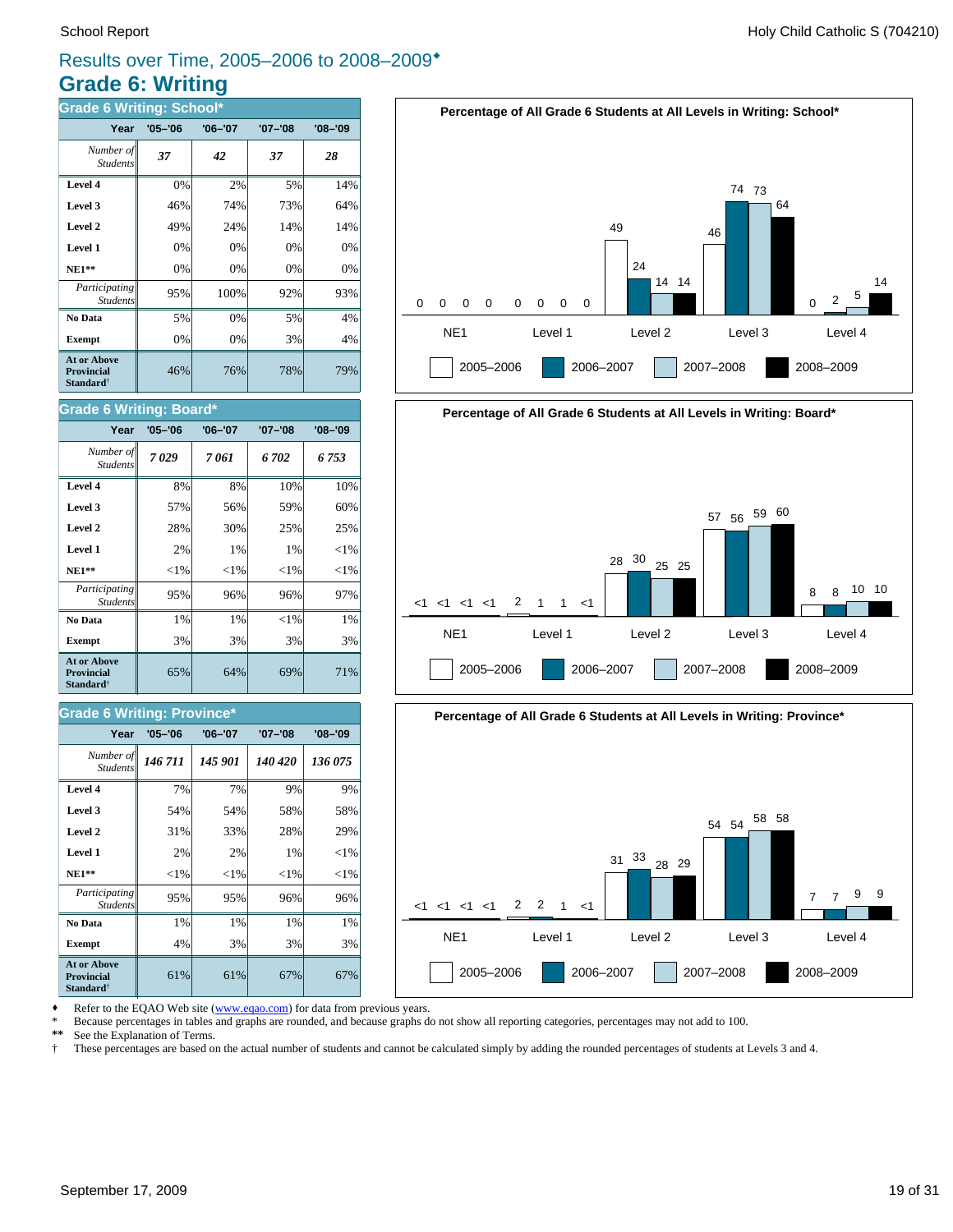### **Grade 6: Mathematics** Results over Time, 2005–2006 to 2008–2009\*

| <b>Grade 6 Mathematics: School*</b>                                     |             |             |         |             |  |
|-------------------------------------------------------------------------|-------------|-------------|---------|-------------|--|
| Year                                                                    | $'05 - '06$ | $'06 - '07$ | '07–'08 | $'08 - '09$ |  |
| Number of<br><b>Students</b>                                            | 37          | 42          | 37      | 28          |  |
| Level 4                                                                 | 3%          | 14%         | 8%      | 4%          |  |
| Level 3                                                                 | 41%         | 50%         | 51%     | 43%         |  |
| Level 2                                                                 | 38%         | 29%         | 30%     | 36%         |  |
| Level 1                                                                 | 14%         | 7%          | 3%      | 11%         |  |
| <b>NE1**</b>                                                            | 0%          | 0%          | 0%      | 0%          |  |
| Participating<br><b>Students</b>                                        | 95%         | 100%        | 92%     | 93%         |  |
| No Data                                                                 | 5%          | 0%          | 5%      | 4%          |  |
| <b>Exempt</b>                                                           | 0%          | 0%          | 3%      | 4%          |  |
| <b>At or Above</b><br><b>Provincial</b><br><b>Standard</b> <sup>†</sup> | 43%         | 64%         | 59%     | 46%         |  |

![](_page_19_Figure_4.jpeg)

![](_page_19_Figure_5.jpeg)

| Year                                                                    | $'05 - '06$ | $'06 - '07$ | '07-'08  | $'08 - '09$ |
|-------------------------------------------------------------------------|-------------|-------------|----------|-------------|
| Number of<br><b>Students</b>                                            | 7029        | 7 061       | 6 702    | 6 756       |
| Level 4                                                                 | 11%         | 12%         | 13%      | 14%         |
| Level 3                                                                 | 47%         | 46%         | 47%      | 48%         |
| Level 2                                                                 | 28%         | 31%         | 28%      | 27%         |
| Level 1                                                                 | 9%          | 6%          | 8%       | 7%          |
| $NE1**$                                                                 | ${<}1\%$    | ${<}1\%$    | ${<}1\%$ | ${<}1\%$    |
| Participating<br><b>Students</b>                                        | 95%         | 96%         | 96%      | 97%         |
| No Data                                                                 | 2%          | $1\%$       | 1%       | 1%          |
| <b>Exempt</b>                                                           | 3%          | 3%          | 3%       | 3%          |
| <b>At or Above</b><br><b>Provincial</b><br><b>Standard</b> <sup>†</sup> | 58%         | 58%         | 59%      | 62%         |

#### **Grade 6 Mathematics: Province\***

| Year                                                                    | $'05 - '06$ | $'06 - '07$ | '07-'08  | $'08 - '09$ |
|-------------------------------------------------------------------------|-------------|-------------|----------|-------------|
| Number of   <br><b>Students</b>                                         | 146 711     | 145 901     | 140 358  | 136 075     |
| Level 4                                                                 | 11%         | 11%         | 11%      | 13%         |
| Level 3                                                                 | 50%         | 48%         | 49%      | 49%         |
| Level 2                                                                 | 27%         | 30%         | 29%      | 27%         |
| Level 1                                                                 | 7%          | 6%          | 6%       | 6%          |
| $NE1**$                                                                 | ${<}1\%$    | ${<}1\%$    | ${<}1\%$ | ${<}1\%$    |
| Participating<br><b>Students</b>                                        | 95%         | 95%         | 96%      | 96%         |
| No Data                                                                 | 1%          | 1%          | 1%       | 1%          |
| <b>Exempt</b>                                                           | 4%          | 4%          | 3%       | 3%          |
| <b>At or Above</b><br><b>Provincial</b><br><b>Standard</b> <sup>†</sup> | 61%         | 59%         | 61%      | 63%         |

![](_page_19_Figure_9.jpeg)

![](_page_19_Figure_10.jpeg)

Refer to the EQAO Web site (www.eqao.com) for data from previous years.

\* Because percentages in tables and graphs are rounded, and because graphs do not show all reporting categories, percentages may not add to 100.

**\*\*** See the Explanation of Terms.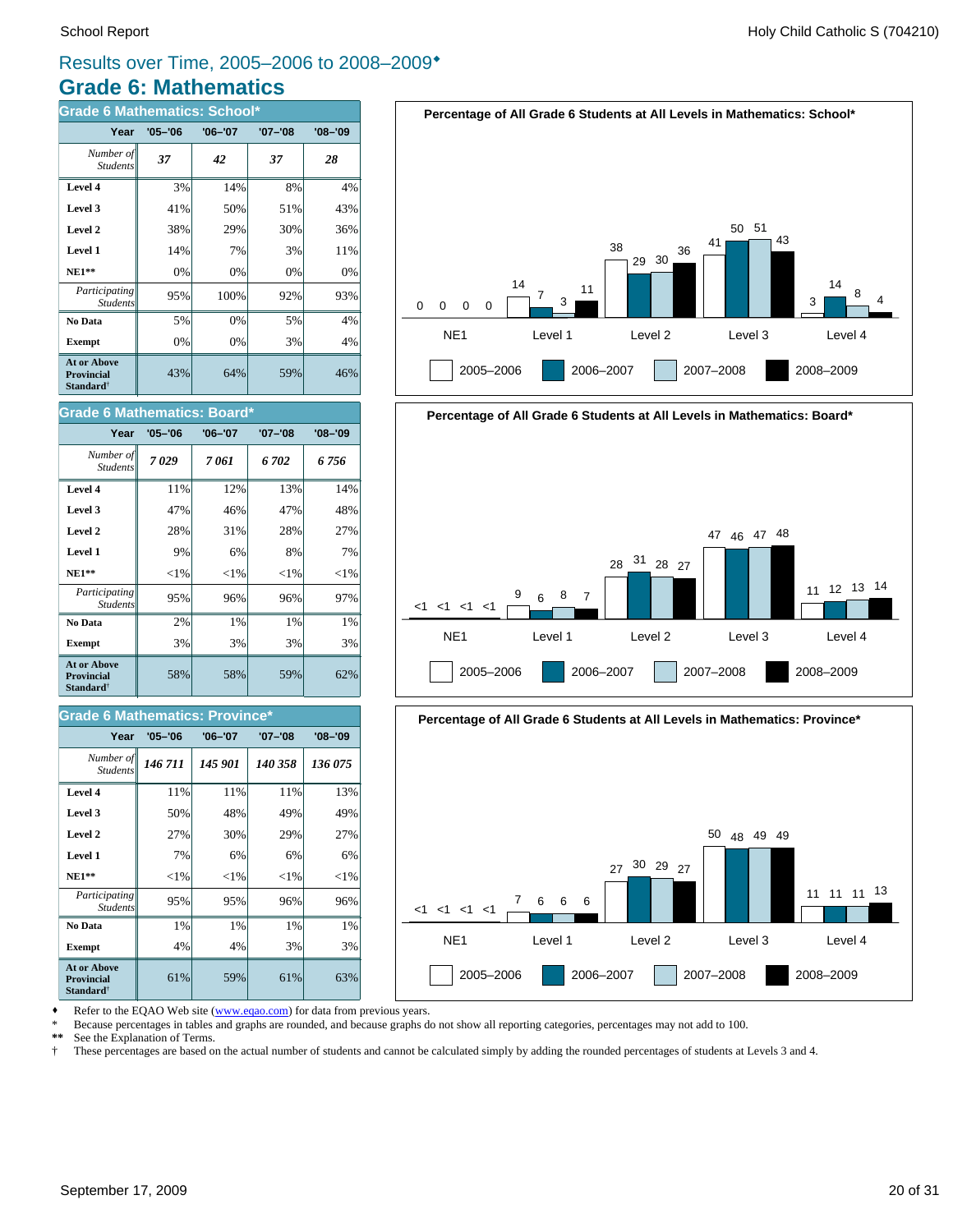|                              |               |                                               |             | <b>RESULTS FOR ALL STUDENTS OVER TIME BY GENDER<sup>†</sup></b>                      |                              |
|------------------------------|---------------|-----------------------------------------------|-------------|--------------------------------------------------------------------------------------|------------------------------|
|                              |               |                                               |             | Percentage of Students At or Above the Provincial Standard (Levels 3 and 4): Grade 3 |                              |
|                              | 2004-2005     | 2005-2006                                     | 2006-2007   | 2007-2008                                                                            | 2008-2009                    |
|                              |               |                                               |             |                                                                                      |                              |
|                              |               |                                               |             |                                                                                      |                              |
| <b>READING</b>               |               |                                               |             |                                                                                      |                              |
|                              | $N/R$ $N/R$   | $N/R$ $N/R$                                   | $N/R$ $N/R$ | $N/R$ $N/R$                                                                          | N/R N/R                      |
|                              |               |                                               |             |                                                                                      |                              |
|                              |               |                                               |             |                                                                                      |                              |
| <b>WRITING</b>               |               |                                               |             |                                                                                      |                              |
|                              | N/R N/R       | $N/R$ $N/R$                                   | $N/R$ $N/R$ | $N/R$ $N/R$                                                                          | $N/R$ $N/R$                  |
|                              |               |                                               |             |                                                                                      |                              |
|                              |               |                                               |             |                                                                                      |                              |
| <b>MATHEMATICS</b>           |               |                                               |             |                                                                                      |                              |
|                              | N/R N/R       | $N/R$ $N/R$                                   | $N/R$ $N/R$ | $N/R$ $N/R$                                                                          | N/R N/R                      |
|                              |               |                                               |             |                                                                                      |                              |
|                              |               | <b>Female</b>                                 | <b>Male</b> |                                                                                      |                              |
|                              |               |                                               |             |                                                                                      |                              |
| 2004-2005                    | 2005-2006     | Total Number of Grade 3 Students <sup>t</sup> | 2006-2007   | 2007-2008                                                                            | 2008-2009                    |
| <b>Female</b><br><b>Male</b> | <b>Female</b> | <b>Male</b><br><b>Female</b>                  | <b>Male</b> | Female<br><b>Male</b>                                                                | <b>Male</b><br><b>Female</b> |
| School<br>18<br>14           | 19            | 14<br>17                                      | 13          | $15\,$<br>19                                                                         | 19<br>9                      |

† Includes only students for whom gender data were available.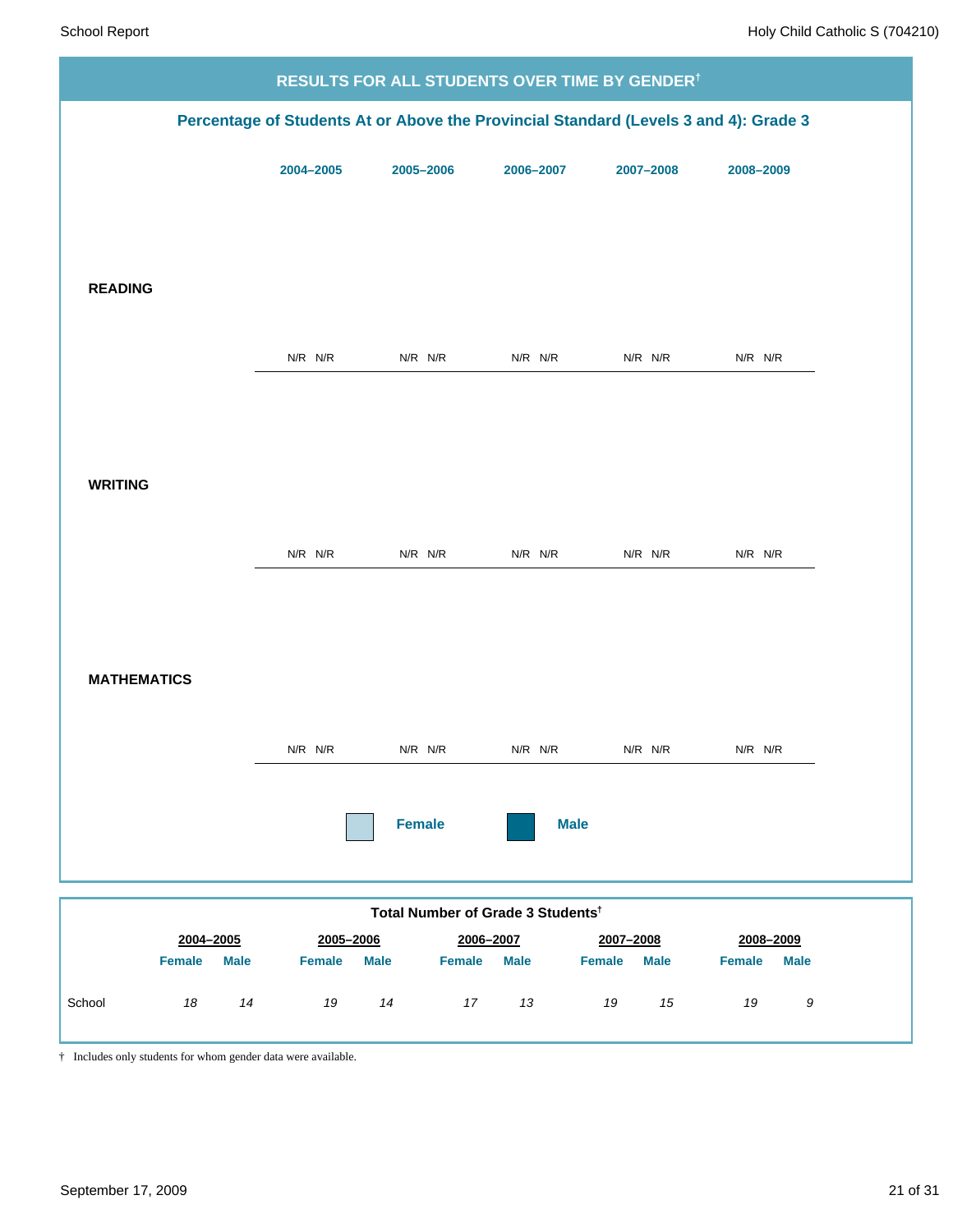![](_page_21_Figure_2.jpeg)

**Total Number of Grade 6 Students†**

|        | 2004-2005     |             | 2005-2006<br>2006-2007 |             | 2007-2008<br>2008-2009 |             |               |             |        |             |
|--------|---------------|-------------|------------------------|-------------|------------------------|-------------|---------------|-------------|--------|-------------|
|        | <b>Female</b> | <b>Male</b> | <b>Female</b>          | <b>Male</b> | Female                 | <b>Male</b> | <b>Female</b> | <b>Male</b> | Female | <b>Male</b> |
| School | 24            | 27          | 22                     | 15          | 17                     | 25          | 19            | 18          | 17     | 11          |

† Includes only students for whom gender data were available.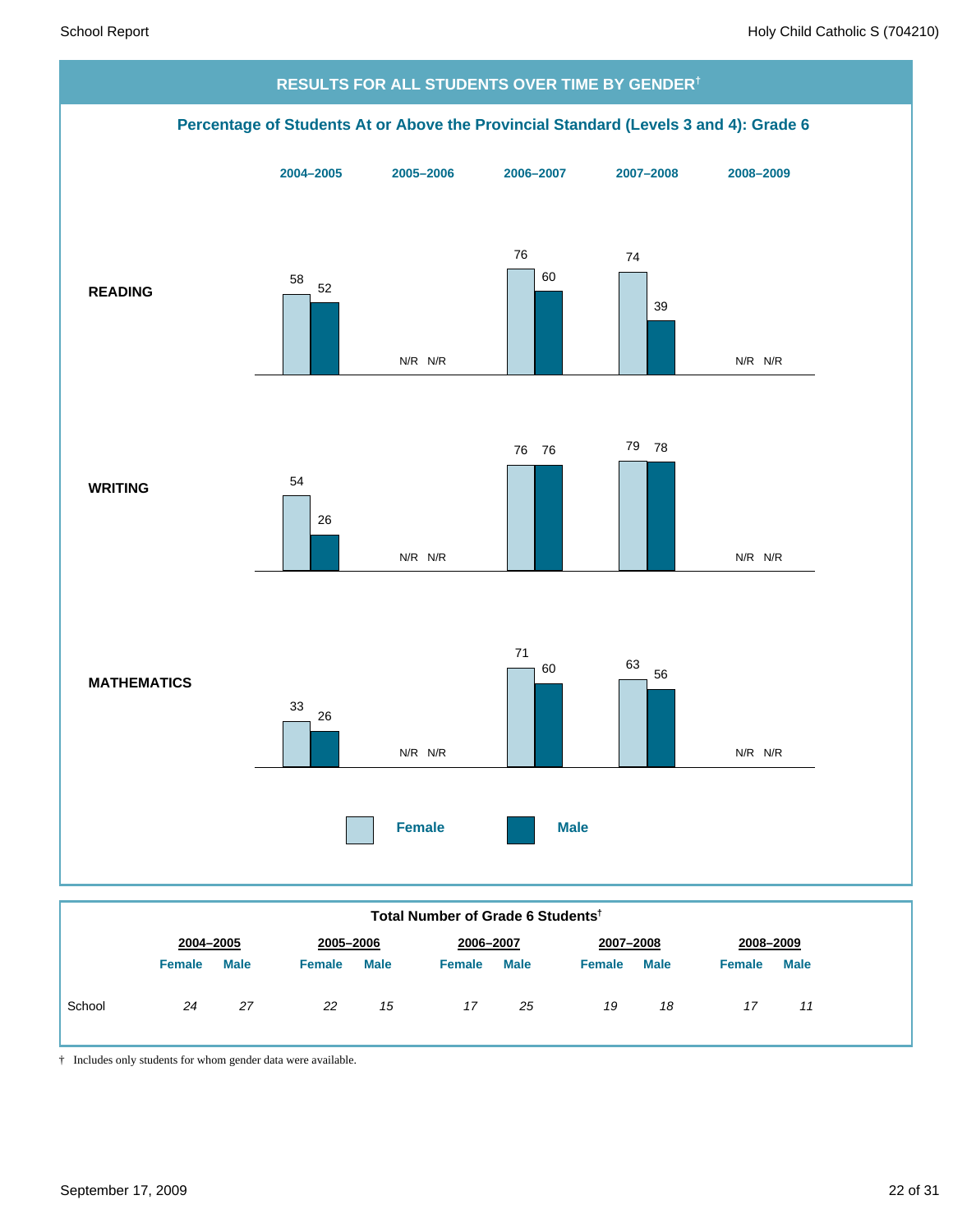|                                                                | STUDENT QUESTIONNAIRE RESULTS FOR THIS SCHOOL: GRADE 3 (# = 28) |                                                            |
|----------------------------------------------------------------|-----------------------------------------------------------------|------------------------------------------------------------|
| <b>Questionnaire Item</b>                                      | Percentage of Students*                                         | <b>Number of</b><br><b>Students Who</b><br><b>Answered</b> |
|                                                                | 0<br>100                                                        | "Yes"                                                      |
| I am a good reader.                                            | 25<br>68<br>$\overline{7}$                                      | 19                                                         |
| I like to read.                                                | 57<br>39 4                                                      | 16                                                         |
| I read by myself at home.                                      | 71<br>29                                                        | 20                                                         |
| I read with someone older than me at home.                     | 57<br>39<br>$\overline{4}$                                      | 1                                                          |
| I use a computer for reading activities at school.             | 86<br>11<br>$\overline{\mathcal{A}}$                            | $\pmb{\mathcal{I}}$                                        |
| I am a good writer.                                            | 50<br>29<br>18                                                  | 14                                                         |
| I like to write.                                               | 54<br>36<br>11                                                  | 15                                                         |
| I write by myself at home.                                     | 57<br>36<br>$\overline{7}$                                      | 16                                                         |
| Someone older than me helps me with my writing at home.        | 21<br>32<br>46                                                  | 6                                                          |
| I use a computer for writing activities at school.             | 25<br>$\overline{4}$<br>68                                      | $\boldsymbol{\mathcal{I}}$                                 |
| I am good at mathematics.                                      | 54<br>36<br>11                                                  | 10                                                         |
| I like mathematics.                                            | 36<br>46<br>18                                                  | 13                                                         |
| I use mathematics to solve problems outside school.            | 25<br>32<br>36                                                  | $\boldsymbol{7}$                                           |
| Someone older than me helps me with my mathematics at<br>home. | 36<br>50<br>11                                                  | 10                                                         |
| I use a computer to learn mathematics at school.               | 68<br>29<br>$\overline{\mathbf{A}}$                             | 1                                                          |
| I use a calculator to learn mathematics at school.             | 82<br>11                                                        | 3                                                          |
| At home, there is a computer for me to use for school work.    | 54<br>36<br>$\overline{7}$                                      | 10                                                         |
|                                                                | <b>Sometimes</b><br>$\mathop{\sf No}\nolimits$<br>Yes           |                                                            |

**STUDENT QUESTIONNAIRE RESULTS FOR THIS SCHOOL: GRADE 3 (# =** *28***)**

\* Percentages may not add to 100, due to a lack of or ambiguous responses. Where there is no number in a box, the percentage of responses is smaller than 4.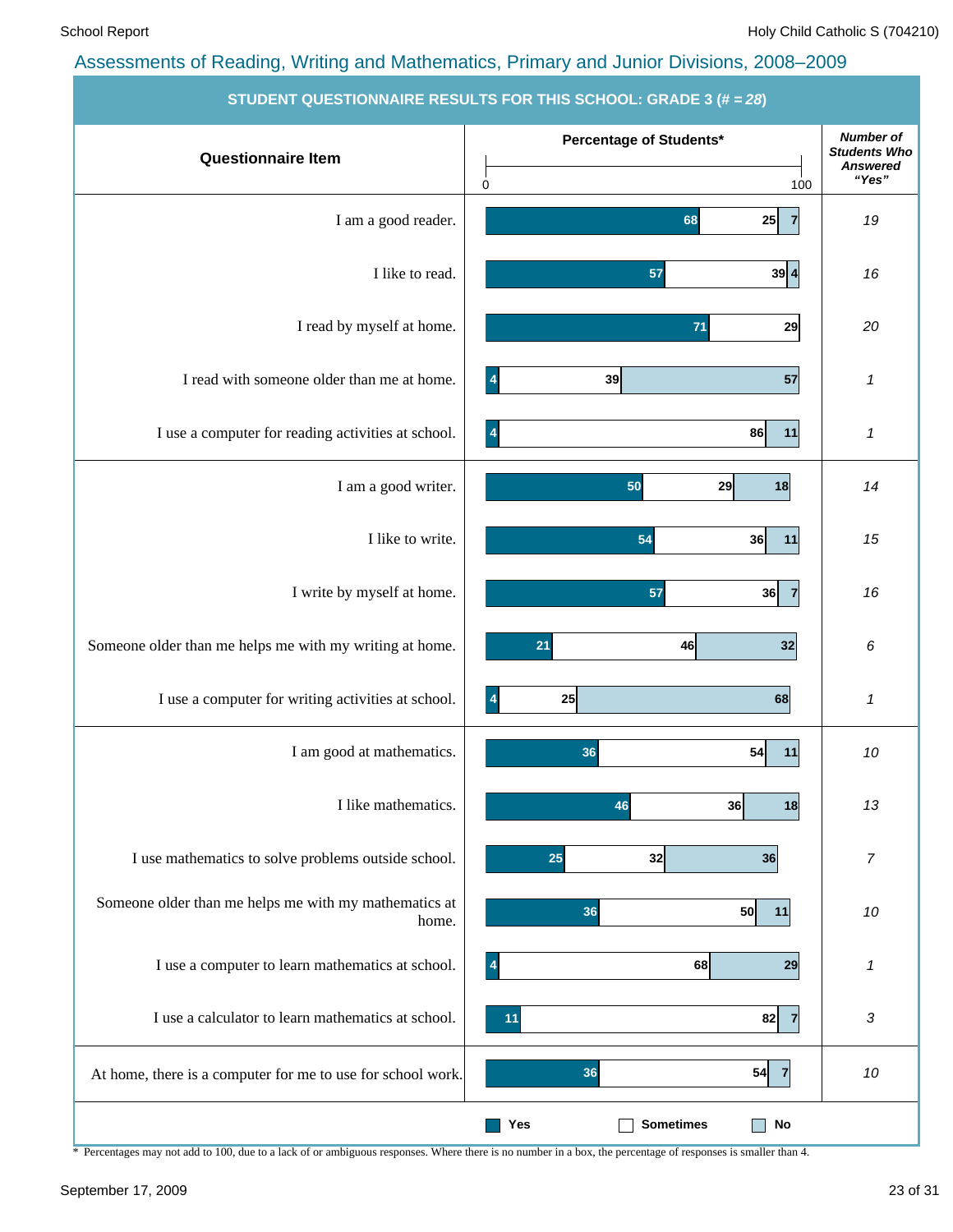| STUDENT QUESTIONNAIRE RESULTS FOR THIS SCHOOL: GRADE 3 (# = 28) |                                     |                                     |  |  |  |  |  |  |
|-----------------------------------------------------------------|-------------------------------------|-------------------------------------|--|--|--|--|--|--|
| <b>Questionnaire Item</b>                                       | Percentage of Students*<br>0<br>100 | <b>Number of</b><br><b>Students</b> |  |  |  |  |  |  |
| Language(s) students speak at home:                             |                                     |                                     |  |  |  |  |  |  |
| only or mostly English                                          | 64                                  | 18                                  |  |  |  |  |  |  |
| another language (or other languages) as often as English       | 18                                  | 5                                   |  |  |  |  |  |  |
| only or mostly another language (or other languages)            | 18                                  | 5                                   |  |  |  |  |  |  |
| Language(s) that people speak to students at home:              |                                     |                                     |  |  |  |  |  |  |
| only or mostly English                                          | 50                                  | 14                                  |  |  |  |  |  |  |
| another language (or other languages) as often as English       | 11                                  | 3                                   |  |  |  |  |  |  |
| only or mostly another language (or other languages)            | 39                                  | 11                                  |  |  |  |  |  |  |

\* Percentages may not add to 100, due to a lack of or ambiguous responses.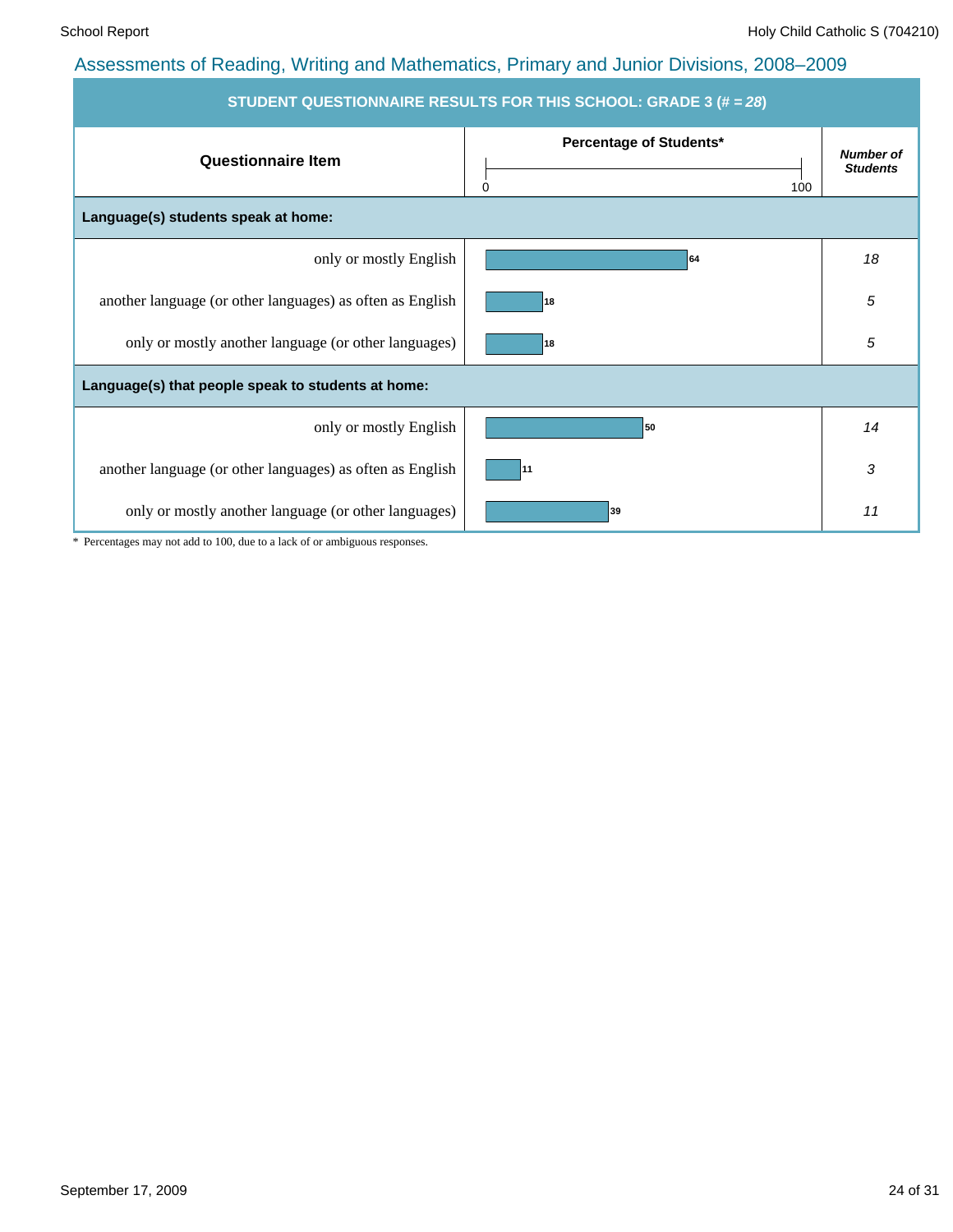|                                                                                                                               | <b>School</b>                        |                                         |                                     | <b>Board</b>   |                                       |      | <b>Province</b> |                               |                            |
|-------------------------------------------------------------------------------------------------------------------------------|--------------------------------------|-----------------------------------------|-------------------------------------|----------------|---------------------------------------|------|-----------------|-------------------------------|----------------------------|
| <b>GRADE 3: STUDENT QUESTIONNAIRE</b><br><b>RESULTS FOR SCHOOL, BOARD AND</b><br><b>PROVINCE (all students, female, male)</b> | <u>ળ</u><br>ā<br>٦Oλ<br>$rac{3}{28}$ | $\overline{\omega}$ $\overline{\omega}$ | $^*$ စ ါ<br>$\overline{\mathbf{c}}$ | n<br><b>LO</b> | - 66<br>Œ.<br>$\overline{a}$ $\alpha$ | 823) |                 | ထဲ<br>$\infty$<br>$\sigma$ to | ∾<br>tΘ<br>Б<br>$\epsilon$ |

**Percentage of Students Who Answered "Yes" to the Statements Below**

| <b>Reading</b>                                                 |     |     |       |     |     |     |     |     |     |
|----------------------------------------------------------------|-----|-----|-------|-----|-----|-----|-----|-----|-----|
| I am a good reader.                                            | 68% | 68% | 67%   | 64% | 65% | 63% | 67% | 69% | 65% |
| I like to read.                                                | 57% | 68% | 33%   | 60% | 69% | 51% | 61% | 69% | 53% |
| I read by myself at home.                                      | 71% | 74% | 67%   | 63% | 66% | 61% | 59% | 61% | 57% |
| I read with someone older than me at home.                     | 4%  | 5%  | 0%    | 14% | 13% | 15% | 15% | 14% | 16% |
| I use a computer for reading activities at school.             | 4%  | 5%  | 0%    | 21% | 20% | 21% | 22% | 22% | 23% |
| <b>Writing</b>                                                 |     |     |       |     |     |     |     |     |     |
| I am a good writer.                                            | 50% | 53% | 44%   | 46% | 50% | 42% | 48% | 55% | 42% |
| I like to write.                                               | 54% | 53% | 56%   | 51% | 57% | 45% | 51% | 60% | 43% |
| I write by myself at home.                                     | 57% | 58% | 56%   | 59% | 61% | 57% | 54% | 59% | 50% |
| Someone older than me helps me with my writing at<br>home.     | 21% | 26% | 11%   | 19% | 17% | 20% | 16% | 14% | 18% |
| I use a computer for writing activities at school.             | 4%  | 5%  | 0%    | 18% | 17% | 19% | 26% | 25% | 26% |
| <b>Mathematics</b>                                             |     |     |       |     |     |     |     |     |     |
| I am good at mathematics.                                      | 36% | 32% | 44%   | 49% | 41% | 57% | 53% | 46% | 60% |
| I like mathematics.                                            | 46% | 47% | 44%   | 59% | 56% | 62% | 59% | 57% | 61% |
| I use mathematics to solve problems outside school.            | 25% | 37% | 0%    | 27% | 27% | 27% | 31% | 31% | 32% |
| Someone older than me helps me with my mathematics at<br>home. | 36% | 42% | 22%   | 29% | 29% | 29% | 26% | 28% | 24% |
| I use a computer to learn mathematics at school.               | 4%  | 5%  | 0%    | 23% | 22% | 23% | 25% | 25% | 25% |
| I use a calculator to learn mathematics at school.             | 11% | 16% | $0\%$ | 16% | 15% | 17% | 13% | 11% | 14% |
| <b>Computer at home</b>                                        |     |     |       |     |     |     |     |     |     |
| There is a computer for me to use for school work.             | 36% | 26% | 56%   | 45% | 45% | 44% | 48% | 50% | 46% |

\* Includes only students for whom gender data were available.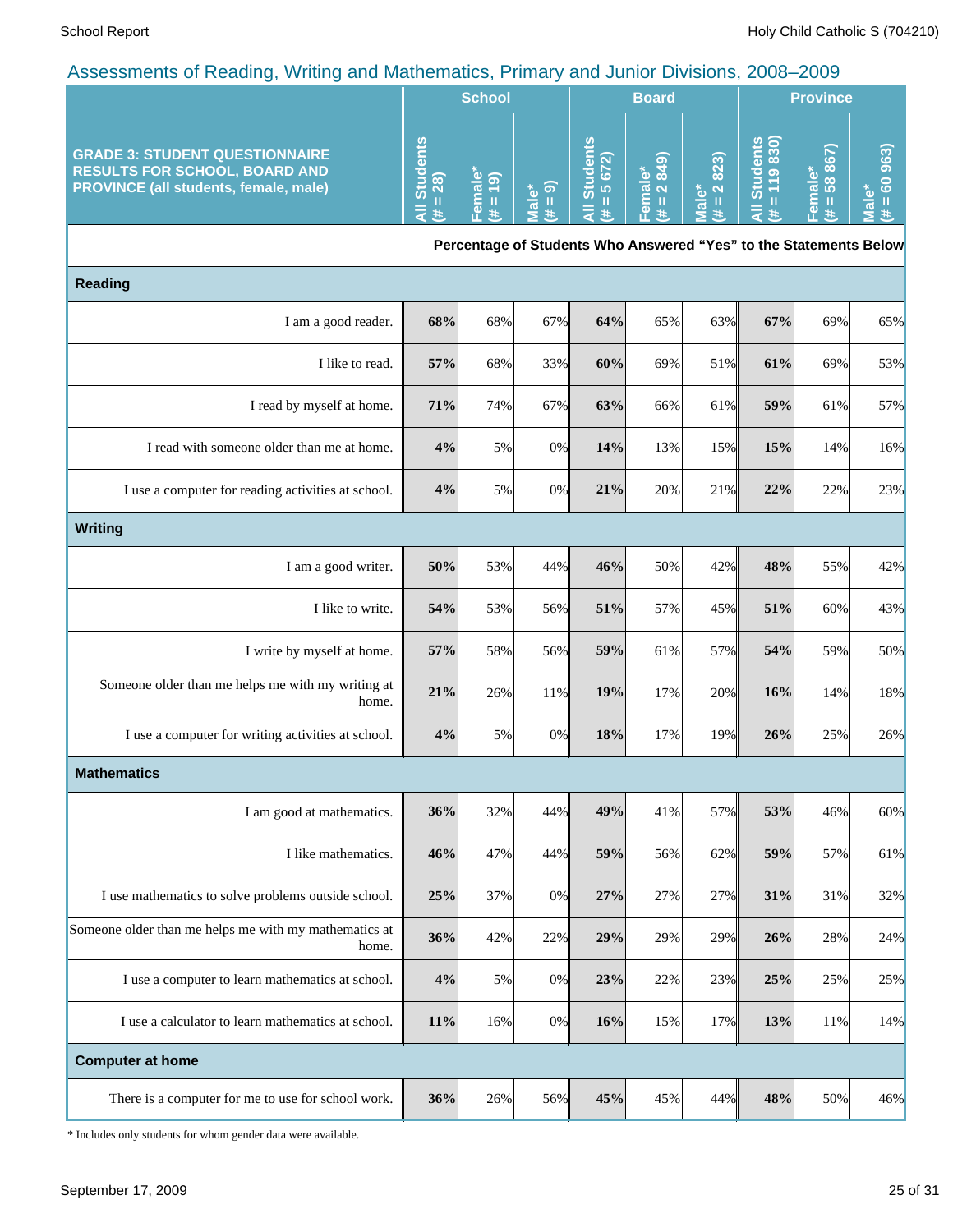|                                                                                                                               |                                      | <b>School</b>            |                     |                                             | <b>Board</b>                                         |                          |                                          | <b>Province</b>                 |                                        |
|-------------------------------------------------------------------------------------------------------------------------------|--------------------------------------|--------------------------|---------------------|---------------------------------------------|------------------------------------------------------|--------------------------|------------------------------------------|---------------------------------|----------------------------------------|
| <b>GRADE 3: STUDENT QUESTIONNAIRE</b><br><b>RESULTS FOR SCHOOL, BOARD AND</b><br><b>PROVINCE (all students, female, male)</b> | <b>Students</b><br>$= 28$<br>₹<br>y. | Female*<br>(6)<br>П<br>共 | $= 9$<br>Male*<br>违 | Students<br>$= 5672$<br>Ш<br>$\bar{a}$<br>巷 | 849)<br>Female*<br>$\overline{\mathbf{N}}$<br>Ш<br>共 | 2823)<br>Male*<br>Ш<br>巷 | Students<br>= 119 830)<br>$\bar{a}$<br>违 | iale*<br>58 867)<br>Ē<br>图<br>共 | 60 963)<br>Male <sup>*</sup><br>Ш<br>违 |
| Language(s) students speak at home:**                                                                                         |                                      |                          |                     |                                             |                                                      |                          |                                          |                                 |                                        |
| only or mostly English                                                                                                        | 64%                                  | 53%                      | 89%                 | 69%                                         | 67%                                                  | 70%                      | 79%                                      | 78%                             | 80%                                    |
| another language (or other languages) as often as English                                                                     | 18%                                  | 21%                      | 11%                 | 19%                                         | 20%                                                  | 18%                      | 12%                                      | 13%                             | 11%                                    |
| only or mostly another language (or other languages)                                                                          | 18%                                  | 26%                      | 0%                  | 11%                                         | 12%                                                  | 11%                      | 8%                                       | 8%                              | 8%                                     |
| Language(s) that people speak to students at home:**                                                                          |                                      |                          |                     |                                             |                                                      |                          |                                          |                                 |                                        |
| only or mostly English                                                                                                        | 50%                                  | 42%                      | 67%                 | 59%                                         | 56%                                                  | 62%                      | 74%                                      | 74%                             | 75%                                    |
| another language (or other languages) as often as English                                                                     | 11%                                  | 11%                      | 11%                 | 20%                                         | 22%                                                  | 19%                      | 12%                                      | 12%                             | 11%                                    |
| only or mostly another language (or other languages)                                                                          | 39%                                  | 47%                      | 22%                 | 20%                                         | 22%                                                  | 19%                      | 14%                                      | 14%                             | 13%                                    |

\* Includes only students for whom gender data were available.

\*\* Percentages may not add to 100, due to a lack of or ambiguous responses.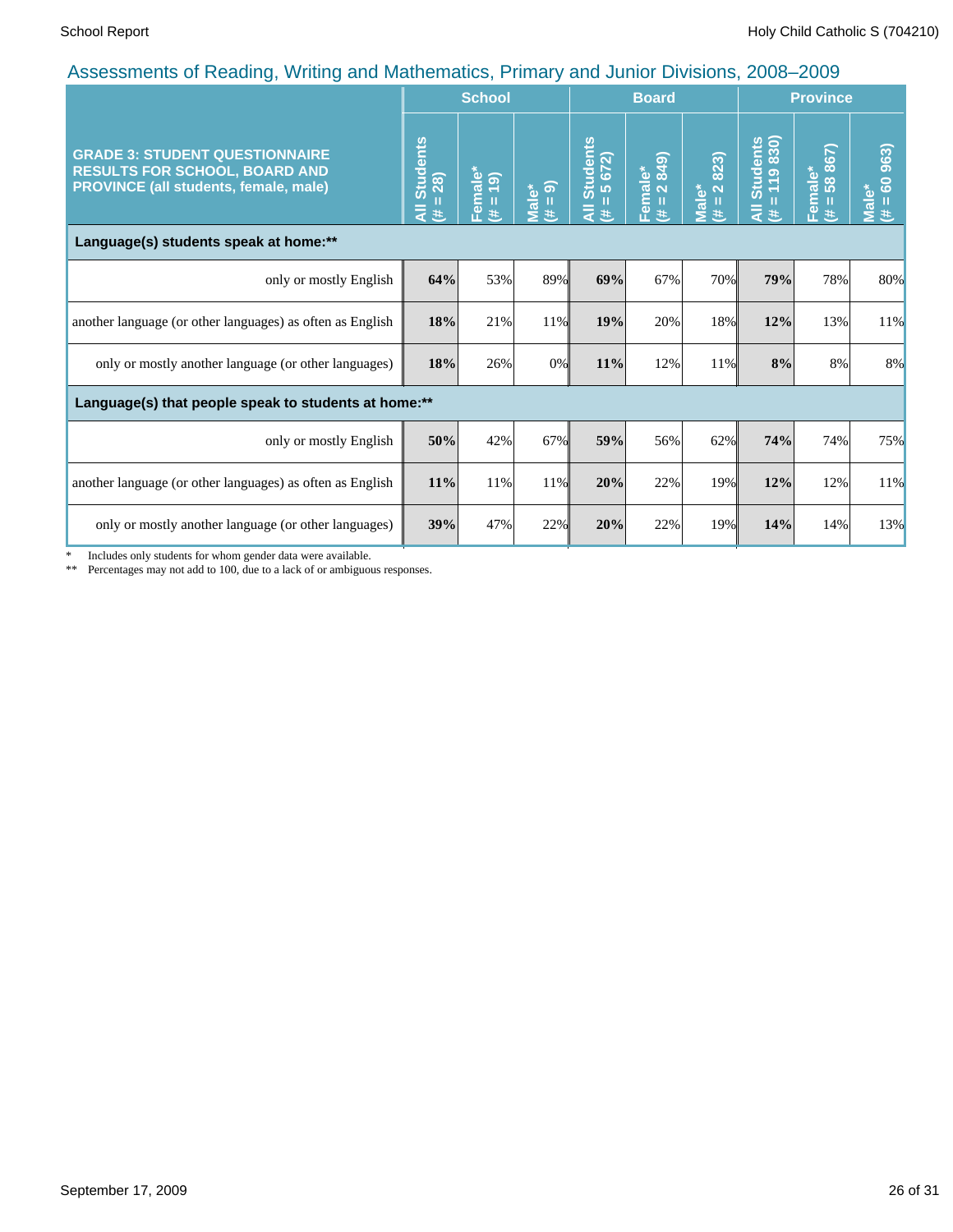|                                                                | $\sigma$ robert wold homeine neodero for this sonool. Simple $\sigma(\pi - z\sigma)$ |                                         |
|----------------------------------------------------------------|--------------------------------------------------------------------------------------|-----------------------------------------|
| <b>Questionnaire Item</b>                                      | Percentage of Students*                                                              | <b>Number of</b><br><b>Students Who</b> |
|                                                                | $\mathbf 0$<br>100                                                                   | <b>Answered</b><br>"Yes"                |
| I am a good reader.                                            | 38 4<br>58                                                                           | 15                                      |
| I like to read.                                                | 50 4<br>46                                                                           | 12                                      |
| I read by myself at home.                                      | 54<br>46                                                                             | 14                                      |
| I read with someone older than me at home.                     | 31<br>69                                                                             | 0                                       |
| I use a computer for reading activities at school.             | 42<br>$\overline{\mathbf{A}}$<br>54                                                  | 1                                       |
| I am a good writer.                                            | 35<br>46<br>8                                                                        | 9                                       |
| I like to write.                                               | 38<br>42<br>8                                                                        | 10                                      |
| I write by myself at home.                                     | 15 4<br>69                                                                           | 18                                      |
| Someone older than me helps me with my writing at home.        | 38<br>8<br>42                                                                        | $\overline{c}$                          |
| I use a computer for writing activities at school.             | 42<br>15<br>31                                                                       | 4                                       |
| I am good at mathematics.                                      | 42<br>35<br>12                                                                       | 11                                      |
| I like mathematics.                                            | 46<br>35<br>8 <sup>0</sup>                                                           | 12                                      |
| I use mathematics to solve problems outside school.            | 35<br>31<br>23                                                                       | 8                                       |
| Someone older than me helps me with my mathematics at<br>home. | 62<br>19<br>8                                                                        | 5                                       |
| I use a computer to learn mathematics at school.               | 27<br>15<br>42                                                                       | 4                                       |
| I use a calculator to learn mathematics at school.             | 50<br>31<br>8                                                                        | 8                                       |
| At home, there is a computer for me to use for school work.    | 77<br>23                                                                             | 20                                      |
|                                                                | <b>Sometimes</b><br>Yes<br><b>No</b>                                                 |                                         |

**STUDENT QUESTIONNAIRE RESULTS FOR THIS SCHOOL: GRADE** 

\* Percentages may not add to 100, due to a lack of or ambiguous responses. Where there is no number in a box, the percentage of responses is smaller than 4.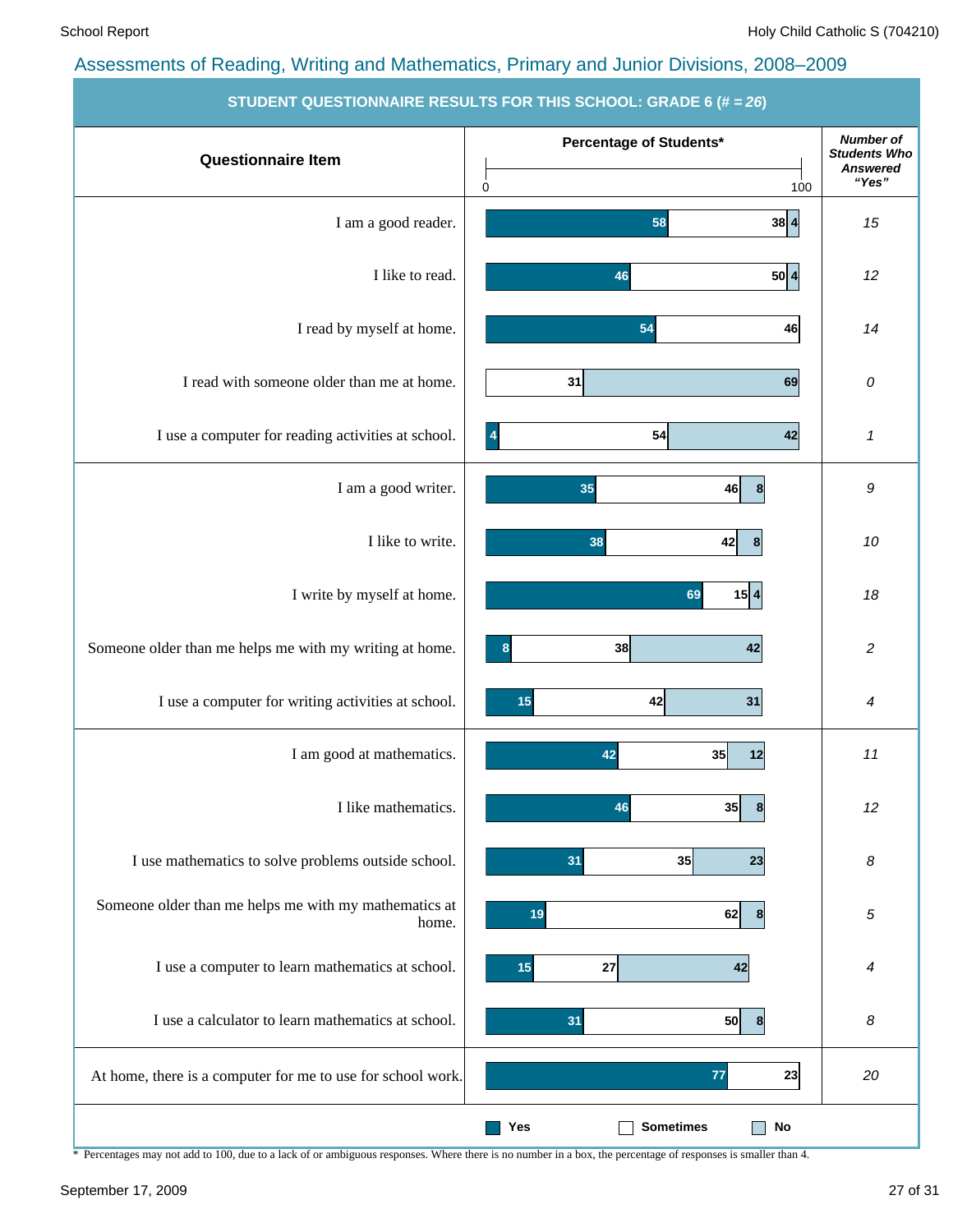| <b>STUDENT QUESTIONNAIRE RESULTS FOR THIS SCHOOL: GRADE 6 (# = 26)</b> |                                            |                                     |  |  |  |  |  |  |  |
|------------------------------------------------------------------------|--------------------------------------------|-------------------------------------|--|--|--|--|--|--|--|
| <b>Questionnaire Item</b>                                              | <b>Percentage of Students*</b><br>100<br>0 | <b>Number of</b><br><b>Students</b> |  |  |  |  |  |  |  |
| Language(s) students speak at home:                                    |                                            |                                     |  |  |  |  |  |  |  |
| only or mostly English                                                 | 77                                         | 20                                  |  |  |  |  |  |  |  |
| another language (or other languages) as often as English              | 19                                         | 5                                   |  |  |  |  |  |  |  |
| only or mostly another language (or other languages)                   | $\vert$ 4                                  | 1                                   |  |  |  |  |  |  |  |
| Language(s) that people speak to students at home:                     |                                            |                                     |  |  |  |  |  |  |  |
| only or mostly English                                                 | 58                                         | 15                                  |  |  |  |  |  |  |  |
| another language (or other languages) as often as English              | 31                                         | 8                                   |  |  |  |  |  |  |  |
| only or mostly another language (or other languages)                   | 12                                         | 3                                   |  |  |  |  |  |  |  |

\* Percentages may not add to 100, due to a lack of or ambiguous responses.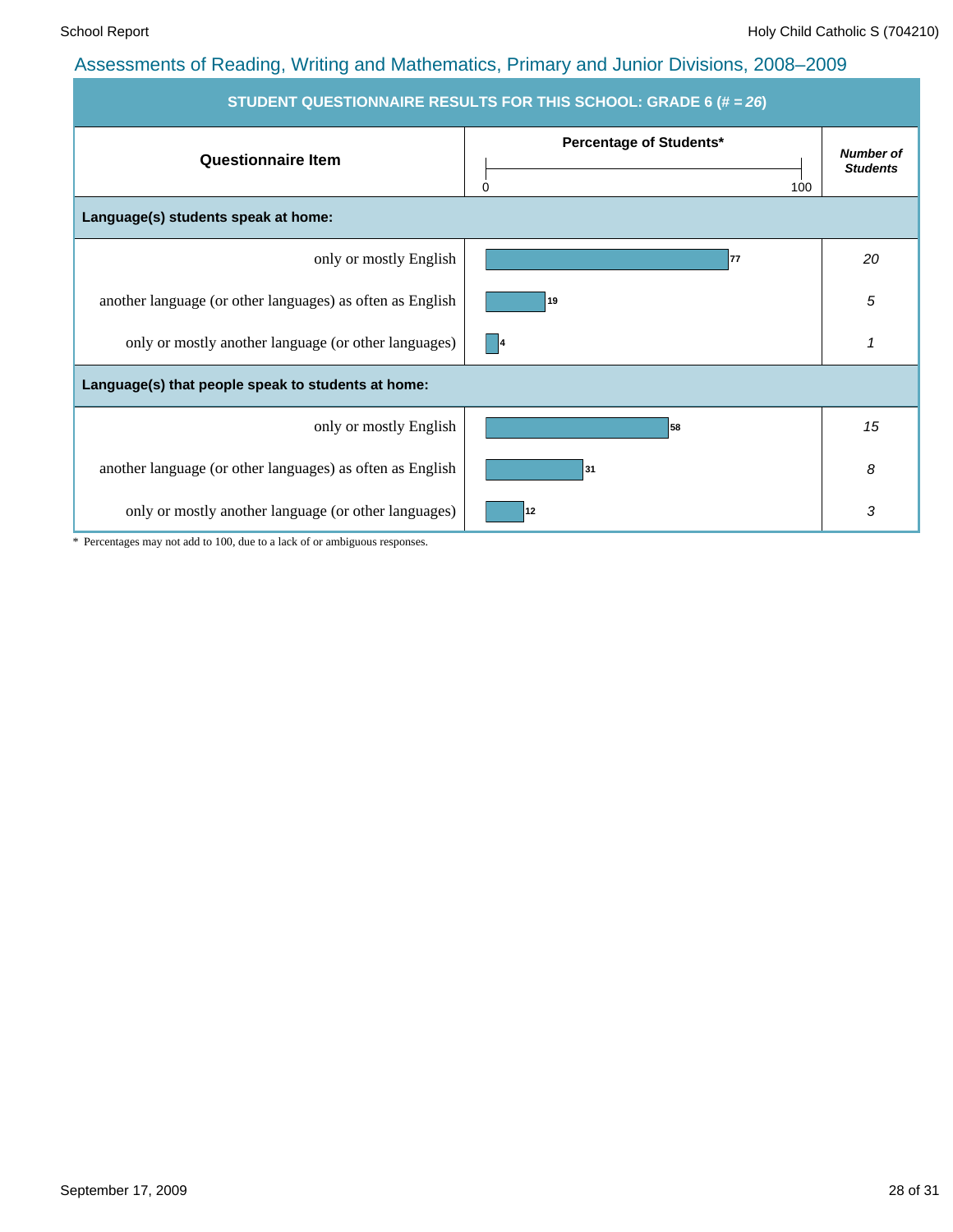|                                                                                                                        | <b>School</b>                               |                                     |                            | <b>Board</b>                                                      |                        |                                         | <b>Province</b>                           |                                        |                                                                         |  |
|------------------------------------------------------------------------------------------------------------------------|---------------------------------------------|-------------------------------------|----------------------------|-------------------------------------------------------------------|------------------------|-----------------------------------------|-------------------------------------------|----------------------------------------|-------------------------------------------------------------------------|--|
| <b>GRADE 6: STUDENT QUESTIONNAIRE</b><br><b>RESULTS FOR SCHOOL, BOARD AND</b><br>PROVINCE (all students, female, male) | <b>Students</b><br>$= 26$<br>$\bar{a}$<br>共 | Female*<br>$\vert$<br>$\frac{1}{1}$ | $= 9$<br><b>Male*</b><br># | <b>All Students</b><br>$= 6476$<br>業                              | Female*<br>(# = 3 202) | $= 3274$<br>Male <sup>*</sup><br>$\ast$ | All Students<br>$\frac{4}{10}$ = 130 290) | 64 074)<br>Female*<br>$\mathbf H$<br># | 66 216)<br>$\mathbf{c}$<br>$\mathbf{u}$<br>$\overline{\mathbf{a}}$<br>共 |  |
|                                                                                                                        |                                             |                                     |                            | Percentage of Students Who Answered "Yes" to the Statements Below |                        |                                         |                                           |                                        |                                                                         |  |
| <b>Reading</b>                                                                                                         |                                             |                                     |                            |                                                                   |                        |                                         |                                           |                                        |                                                                         |  |
| I am a good reader.                                                                                                    | 58%                                         | 65%                                 | 44%                        | 61%                                                               | 64%                    | 59%                                     | 65%                                       | 69%                                    | 61%                                                                     |  |
| I like to read.                                                                                                        | 46%                                         | 65%                                 | 11%                        | 48%                                                               | 60%                    | 36%                                     | 53%                                       | 64%                                    | 42%                                                                     |  |
| I read by myself at home.                                                                                              | 54%                                         | 65%                                 | 33%                        | 70%                                                               | 78%                    | 63%                                     | 70%                                       | 78%                                    | 62%                                                                     |  |
| I read with someone older than me at home.                                                                             | $0\%$                                       | $0\%$                               | 0%                         | 3%                                                                | 3%                     | 4%                                      | 4%                                        | 3%                                     | 4%                                                                      |  |
| I use a computer for reading activities at school.                                                                     | 4%                                          | $0\%$                               | 11%                        | 12%                                                               | 11%                    | 13%                                     | 13%                                       | 13%                                    | 14%                                                                     |  |
| <b>Writing</b>                                                                                                         |                                             |                                     |                            |                                                                   |                        |                                         |                                           |                                        |                                                                         |  |
| I am a good writer.                                                                                                    | 35%                                         | 35%                                 | 33%                        | 41%                                                               | 44%                    | 37%                                     | 42%                                       | 48%                                    | 36%                                                                     |  |
| I like to write.                                                                                                       | 38%                                         | 41%                                 | 33%                        | 42%                                                               | 50%                    | 34%                                     | 42%                                       | 52%                                    | 32%                                                                     |  |
| I write by myself at home.                                                                                             | 69%                                         | 76%                                 | 56%                        | 58%                                                               | 63%                    | 52%                                     | 50%                                       | 57%                                    | 43%                                                                     |  |
| Someone older than me helps me with my writing at<br>home.                                                             | 8%                                          | 12%                                 | 0%                         | 9%                                                                | 8%                     | 10%                                     | 9%                                        | 7%                                     | 10%                                                                     |  |
| I use a computer for writing activities at school.                                                                     | 15%                                         | 12%                                 | 22%                        | 27%                                                               | 26%                    | 29%                                     | 30%                                       | 29%                                    | 31%                                                                     |  |
| <b>Mathematics</b>                                                                                                     |                                             |                                     |                            |                                                                   |                        |                                         |                                           |                                        |                                                                         |  |
| I am good at mathematics.                                                                                              | 42%                                         | 53%                                 | 22%                        | 47%                                                               | 37%                    | 56%                                     | 49%                                       | 40%                                    | 57%                                                                     |  |
| I like mathematics.                                                                                                    | 46%                                         | 41%                                 | 56%                        | 47%                                                               | 39%                    | 55%                                     | 45%                                       | 38%                                    | 51%                                                                     |  |
| I use mathematics to solve problems outside school.                                                                    | 31%                                         | 41%                                 | 11%                        | 34%                                                               | 32%                    | 36%                                     | 35%                                       | 31%                                    | 38%                                                                     |  |
| Someone older than me helps me with my mathematics at<br>home.                                                         | 19%                                         | 18%                                 | 22%                        | 20%                                                               | 23%                    | 18%                                     | 22%                                       | 25%                                    | 19%                                                                     |  |
| I use a computer to learn mathematics at school.                                                                       | 15%                                         | 18%                                 | 11%                        | 13%                                                               | 13%                    | 12%                                     | 13%                                       | 13%                                    | 13%                                                                     |  |
| I use a calculator to learn mathematics at school.                                                                     | 31%                                         | 41%                                 | 11%                        | 25%                                                               | 25%                    | 24%                                     | 25%                                       | 26%                                    | 24%                                                                     |  |
| <b>Computer at home</b>                                                                                                |                                             |                                     |                            |                                                                   |                        |                                         |                                           |                                        |                                                                         |  |
| There is a computer for me to use for school work.                                                                     | 77%                                         | 71%                                 | 89%                        | 79%                                                               | 81%                    | 76%                                     | 79%                                       | 82%                                    | 77%                                                                     |  |

\* Includes only students for whom gender data were available.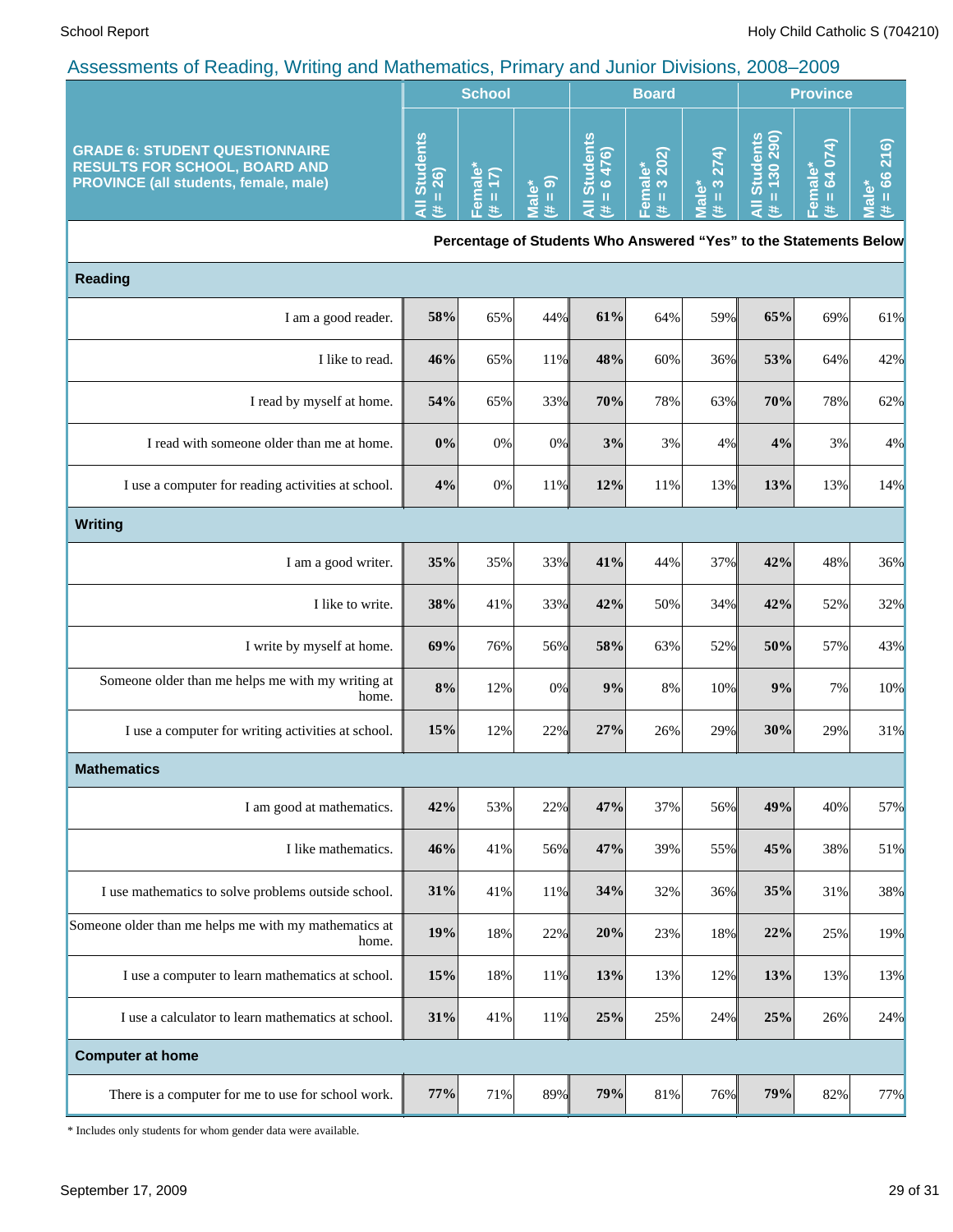| <u>.</u> 1                                                                                                                    |                                     | <b>School</b>                |                     |                                          | <b>Board</b>               |                        |                                  | <b>Province</b>            |                               |
|-------------------------------------------------------------------------------------------------------------------------------|-------------------------------------|------------------------------|---------------------|------------------------------------------|----------------------------|------------------------|----------------------------------|----------------------------|-------------------------------|
| <b>GRADE 6: STUDENT QUESTIONNAIRE</b><br><b>RESULTS FOR SCHOOL, BOARD AND</b><br><b>PROVINCE (all students, female, male)</b> | <b>Students</b><br>$= 26$<br>₹<br>进 | male*<br>= $17$ )<br>ၣႍ<br>巷 | $= 9$<br>Male*<br>巷 | I Students<br>= 6 476)<br>$\bar{a}$<br>违 | Female*<br>$(\# = 3\ 202)$ | $= 3274$<br>Male*<br>违 | Students<br>= 130 290)<br>₹<br>违 | 64 074)<br>male*<br>區<br>共 | 216)<br>66<br>Male*<br>ш<br>悲 |
| Language(s) students speak at home:**                                                                                         |                                     |                              |                     |                                          |                            |                        |                                  |                            |                               |
| only or mostly English                                                                                                        | 77%                                 | 71%                          | 89%                 | 71%                                      | 70%                        | 72%                    | 81%                              | 81%                        | 82%                           |
| another language (or other languages) as often as English                                                                     | 19%                                 | 24%                          | 11%                 | 19%                                      | 20%                        | 18%                    | 12%                              | 13%                        | 11%                           |
| only or mostly another language (or other languages)                                                                          | 4%                                  | 6%                           | 0%                  | 10%                                      | 10%                        | 10%                    | 6%                               | 6%                         | 7%                            |
| Language(s) that people speak to students at home:**                                                                          |                                     |                              |                     |                                          |                            |                        |                                  |                            |                               |
| only or mostly English                                                                                                        | 58%                                 | 53%                          | 67%                 | 57%                                      | 55%                        | 59%                    | 76%                              | 75%                        | 76%                           |
| another language (or other languages) as often as English                                                                     | 31%                                 | 29%                          | 33%                 | 22%                                      | 24%                        | 21%                    | 12%                              | 13%                        | 12%                           |
| only or mostly another language (or other languages)                                                                          | 12%                                 | 18%                          | 0%                  | 20%                                      | 21%                        | 20%                    | 12%                              | 12%                        | 12%                           |

\* Includes only students for whom gender data were available.

\*\* Percentages may not add to 100, due to a lack of or ambiguous responses.